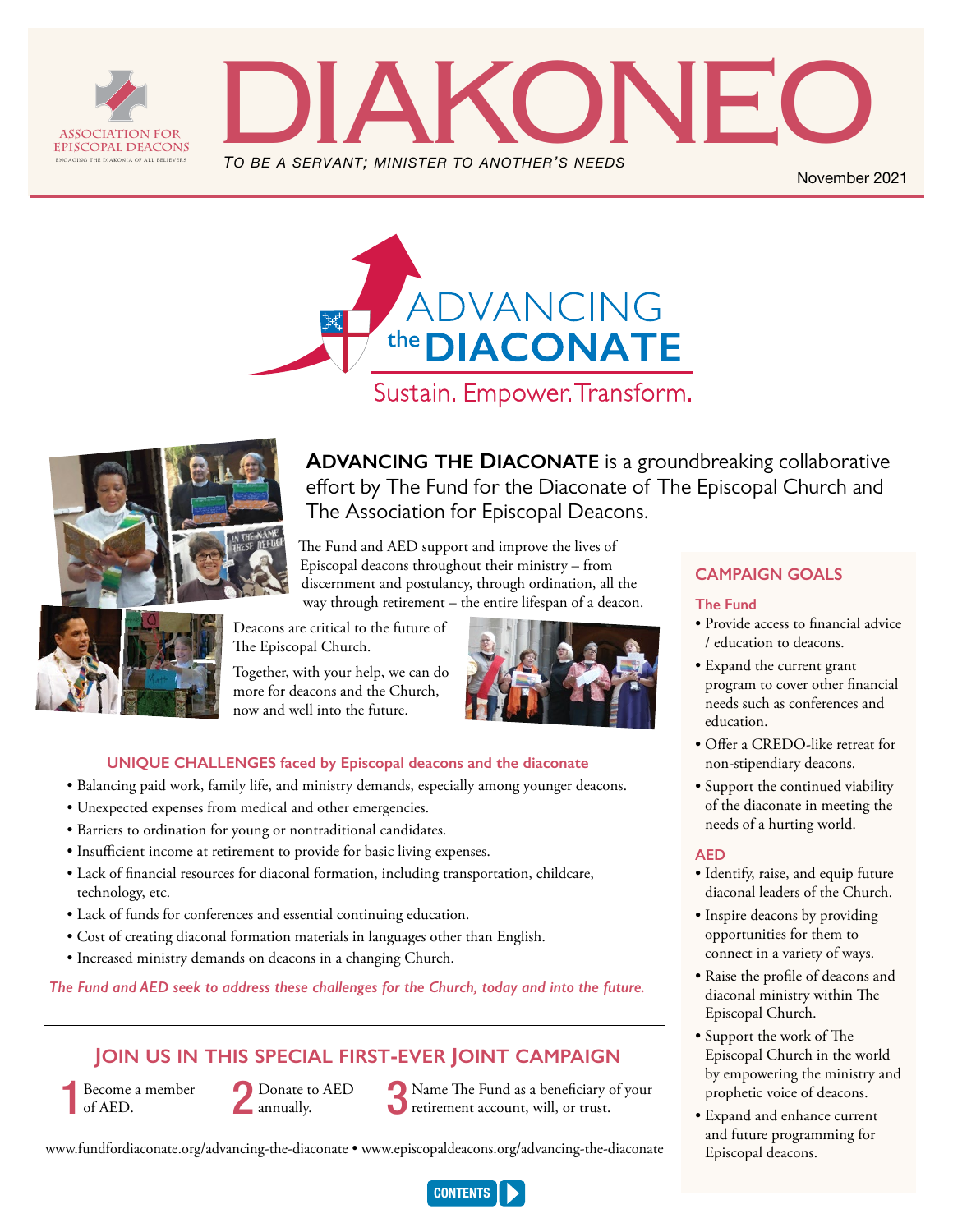<span id="page-1-0"></span>

## NOVEMBER 2021 What do you dream?

*and dioceses within The Episcopal Church and The Anglican Church of Canada. Our mission is to increase participation and involvement of all baptized persons in Christ's diaconal ministry, especially by promoting and supporting the diaconate.* 

*Diakoneo* is published quarterly by the Association for Episcopal Deacons. P.O. Box 1516, Westborough, MA 01581-6516 Phone: 508-873-1881

#### **Officers**

Dn. Tracie Middleton, President Archdeacon Carole Maddux, Vice-President/ President-elect Dr. Bradley Peterson, Secretary Ms. Phyllis Jones, Treasurer Currently vacant, Past President

#### **Board of Directors**

Archdeacon Gen Grewell Dn. Carter Hawley Dn. Canon Chris McCloud Archdeacon Jan Grinnell Archdeacon Juan Sandoval Archdeacon Ruth Elder Dn. Jon Owens The Rev. Canon Kate Harrigan The Rev. Frank Alton The Right Rev. Rafael Morales, Puerto Rico Ms. Dana Jean Dn. Geraldine Swanson, liaison from The Fund for the Diaconate Dn. Lisa Chisholm-Smith, liaison from Anglican Deacons Canada (ADC)

#### **Staff & Conveners**

- Dn. Lori Mills-Curran, Executive Director [lmcii@aol.com](mailto:lmcii@aol.com)
- Dn. Catherine Costas, Membership Director Membership Office
- P.O. Box 1516, Westborough, MA 01581 [membership@episcopaldeacons.org](mailto:membership@episcopaldeacons.org)
- Dn. Anne Pillot, Communications Director, Editor, Webmaster
- [communications@episcopaldeacons.org](mailto:communications@episcopaldeacons.org)  Dn. Tim Spannaus, Competencies Review Team Convener

[deacon@tspannaus.com](mailto:deacon@tspannaus.com)

*Permission is required to reprint any content.*

## AED ON SOCIAL MEDIA

- Facebook: AED Page, AED Group; Archdeacon Group; Young Deacons Group
- Monthly enewsletter *Deacon Update:* Sign up at www[.episcopaldeacons.org](http://www.episcopaldeacons.org)
- Young Episcopal Deacons: [youngdeacons.net](http://youngdeacons.net)
- Twitter: @EpiscoDcns

©2021 Volume 43 No. 4 ISSN 1070-7875

*AED is a membership association of persons* **BY ARCHDEACON CAROLE MADDUX** 

From AED's Vice President



*September 2021*

Have you ever daydreamed about what you would do if you won the lottery?

I have.

I've imagined all the possibilities that would suddenly be available to me… a big house! Yeah, on the water! No! in the mountains! Yeah that's it... No! TWO houses-one on the water and one in the mountains.

Or, at other times in my life… A car! No bills! I'd tell this landlord to shove it and get a *nice* place.

All nice daydreams but, since I don't actually ever buy a ticket, just pipe dreams. I'd shake them off and go back to school or work and

keep doing what I was doing—building a life, helping others, accepting help.

In fact, as a non-profit employee, my entire professional career has been dependent upon coordinating and shepherding volunteers and donations to achieve a mission. Never once has a lottery winner been our fairy godmother and made all our work easy. No, it's taken the combined toil and contributions of literally thousands of people to accomplish the good in the communities I've worked in.

This month, we welcome AED's Vice President, Carole Maddux, to Diakoneo.

And that was a good thing.

By all of us coming together for the good of all, not one of us was the "savior." No, all of us were essential and all of us were invested in the outcome.

Throughout the Bible, we have story after story of how it takes a whole community to accomplish the good. How no one of us has everything needed to fulfill God's mission on earth. Even Jesus gathered the apostles—each of whom had their own gifts to share.

Just so is AED. Every one of us have gifts to share. Each of us can contribute though no one of us can provide all that is needed.

Our groundbreaking campaign, *Advancing the Diaconate*, will allow AED to make some of our common daydreams a reality. It will allow The Fund for the Diaconate be a robust source of financial help to those who need it most. It will lower barriers to the diaconate and support deacons struggling in mission and in life. It will help Deacons and the Diaconate become a vital leader and agent in a changing Episcopal Church.

But only if you participate.

What do you dream of?

# AED Board Report

By Bradley Peterson, Secretary

In-lieu of a board meeting for business, members of the board of directors of the Association for Episcopal Deacons (AED) joined members of the board of directors of the Fund for the Diaconate for a workshop in institutional development, support and funding on August 14. The workshop was part of the two institutions' joint campaign, **Advancing the Diaconate: Sustain. Empower. Transform.**

The workshop was led by Paul Alexander, a development consultant based in Denver, Colorado, with support from Lisa Bennett, principal consultant of The Cornerstone Group of Friday Harbor, Washington, and from Trish Stukbauer, the campaign coordinator. Carole Maddux, AED co-chair of the Joint Development Task Force, Tracie Middleton, AED president, and Lori Mills-Curran, AED executive director, were among the many AED leaders who took part in the workshop. As all AED board members have committed their time and participation to the campaign, the online workshop was recorded for those unable to attend.

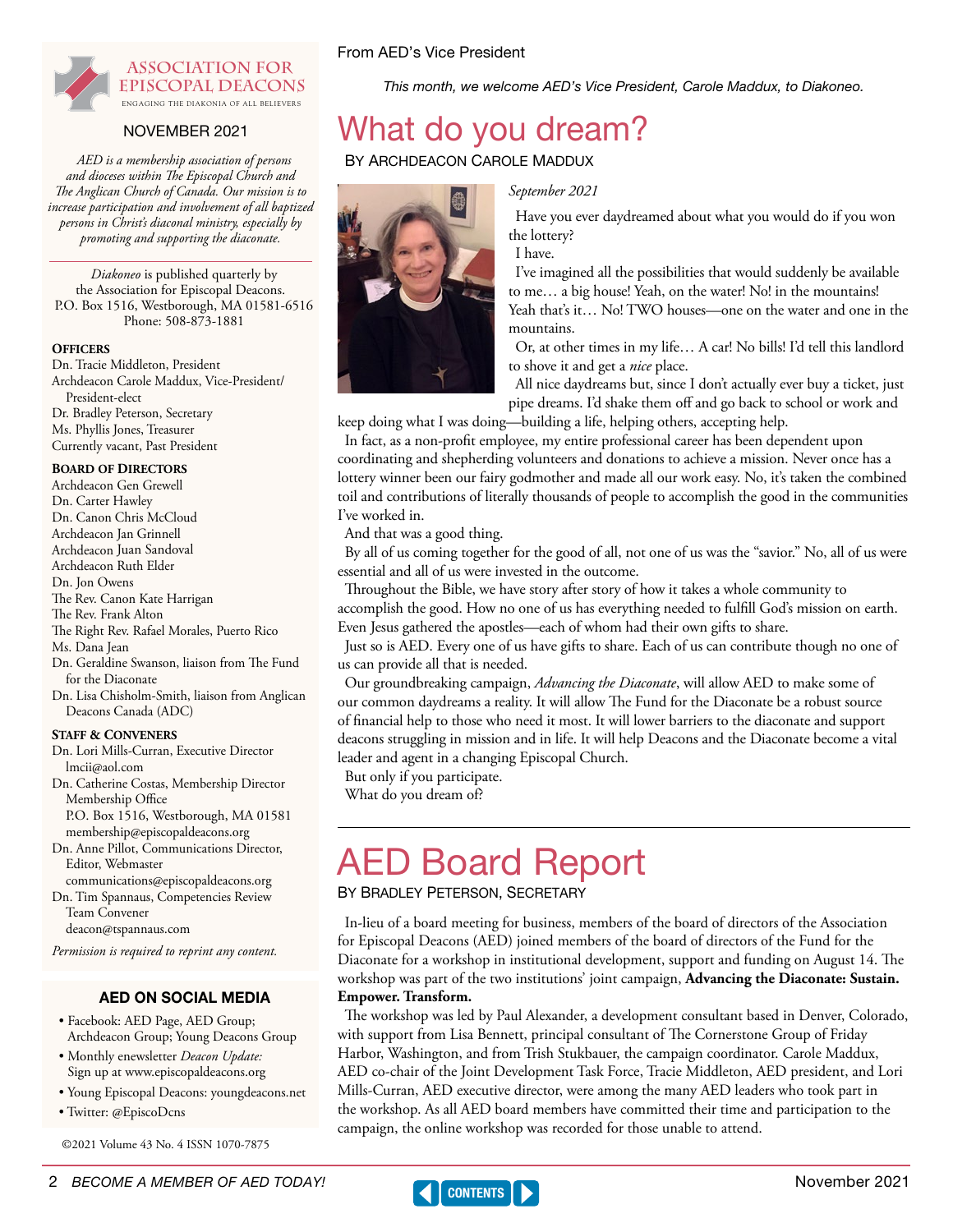## Looking back, moving forward, in gratitude

BY DEACON LORI MILLS-CURRAN

## *October 2021*

I will retire March 31, 2022. Thank you for nine of the most satisfying years of my life. It has been a deep privilege to lead AED, accompanied by several wonderful board presidents, including Tina Rodriguez Campbell, Lauren Welch, Maureen Elizabeth Hagen, Douglas Argue, and Tracie Middleton. Each one brought at least one major focus that we have pursued, together, to benefit you.

I have been a deacon for nearly 35 years. When I arrived at AED, I hoped for a bully pulpit to clarify for The Episcopal Church (TEC) what it was like to be a deacon this long, and how hard it was for me and my family to be faithful to this vocation. But AED surprised me. Most of my time has been behind the scenes, not in public.

Early in my tenure, I attended an intensive fundraising training. Development folks listened to AED's story and gently informed me that we appeared to have outlived our mission to advocate for the acceptance of the diaconate. They were sure my job was to shut AED down. But I knew that we did not have the supports we needed to flourish in our ministries. What did deacons need now, and who were our allies to get it? We made some discoveries.

AED needed a strong nonprofit infrastructure. With the help of Ed Richards and Phyllis Jones, our most recent treasurers, we instituted professional financial management, accounting and fundraising standards. We created personnel policies to match the best nonprofits. Soon, I will write the check to fund our first endowment.

AED needed to make sure all deacons understood our deep desire to welcome them. We gathered a community of over 190 young deacons and discerners and are putting their unique needs front and center. We forged a

broad coalition to pursue formation resources in

Spanish and are committed to interpretation at all gatherings.

AED needed to claim its authority and its wisdom. We greatly increased participation in General Convention, working in every capacity. We cemented our authority over our own formation by summarizing our wisdom in our Diaconal Competencies, a tool envisioned by my predecessor Suzanne Watson Epting, that is fast becoming the formation gold standard for TEC and beyond.

AED needed partners. We have forged a powerhouse alliance with the Fund for the Diaconate. Together, we developed an implacably united commitment to find and fund resources to foster diaconal flourishing from discernment to death. Other allies have joined – including the Church Pension Group, that long-time target of deacon frustration. We are working with the Episcopal Preaching Foundation, the Latino Ministry folks, seminaries and foundations; we will work with anyone who wants to serve deacons.

We did a lot of this during an international pandemic. Ironically, it highlighted that whatever we were before, deacons are now a necessity. We are an essential order, preadapted for a time of resource shortage, incarnating what many people want the church to be in a world convulsed with pain and polarization.

Through AED, I have healed most of the frustrations of my diaconal life by contributing to this holy work. God was indeed working God's purposes out. I look forward to supporting my successor with gusto, and my gratitude to AED cannot be expressed.

## Canadian

US & Central America 2,073 Active 971 Retired 173 In formation

 82 Retired 16 In formation (as of 9/15/21) (as of 9/15/21)

327 Active

#### **Total Deacons AED Members** Diocesan

**CONTENTS** 

**Individual Memberships** 593 US 92 Canada

77 (of 111 Dioceses in Prov 1-9)

**Memberships** 

# CALENDAR

#### SPANISH PREACHING CONFERENCE

For Deacons of Provinces II (Cuba), IV, IX In conjunction with the Episcopal Preaching Foundation, AED is planning a Preaching Conference for our Hispanic/Latinx Deacons. Full details to come.

#### A3D CONFERENCE

March 10 - 12, 2022 Online only See page 6 for details.

## How do I... submit news, events, photos or articles for publication in *Diakoneo?*

We'd like to share your news with the diaconal community. All submissions are welcome, from clergy, those in formation and laity.

- Reflections on ministry
- Discernment & formation
- New leadership roles
- Events, Books, Photos
- and other deacon news

To submit materials, contact Deacon Anne at communications@episcopaldeacons.org.



Diakoneo Back Issues Visit [www.episcopaldeacons.org,](http://www.episcopaldeacons.org) under Publications/Diakoneo

## NOVEMBER 2021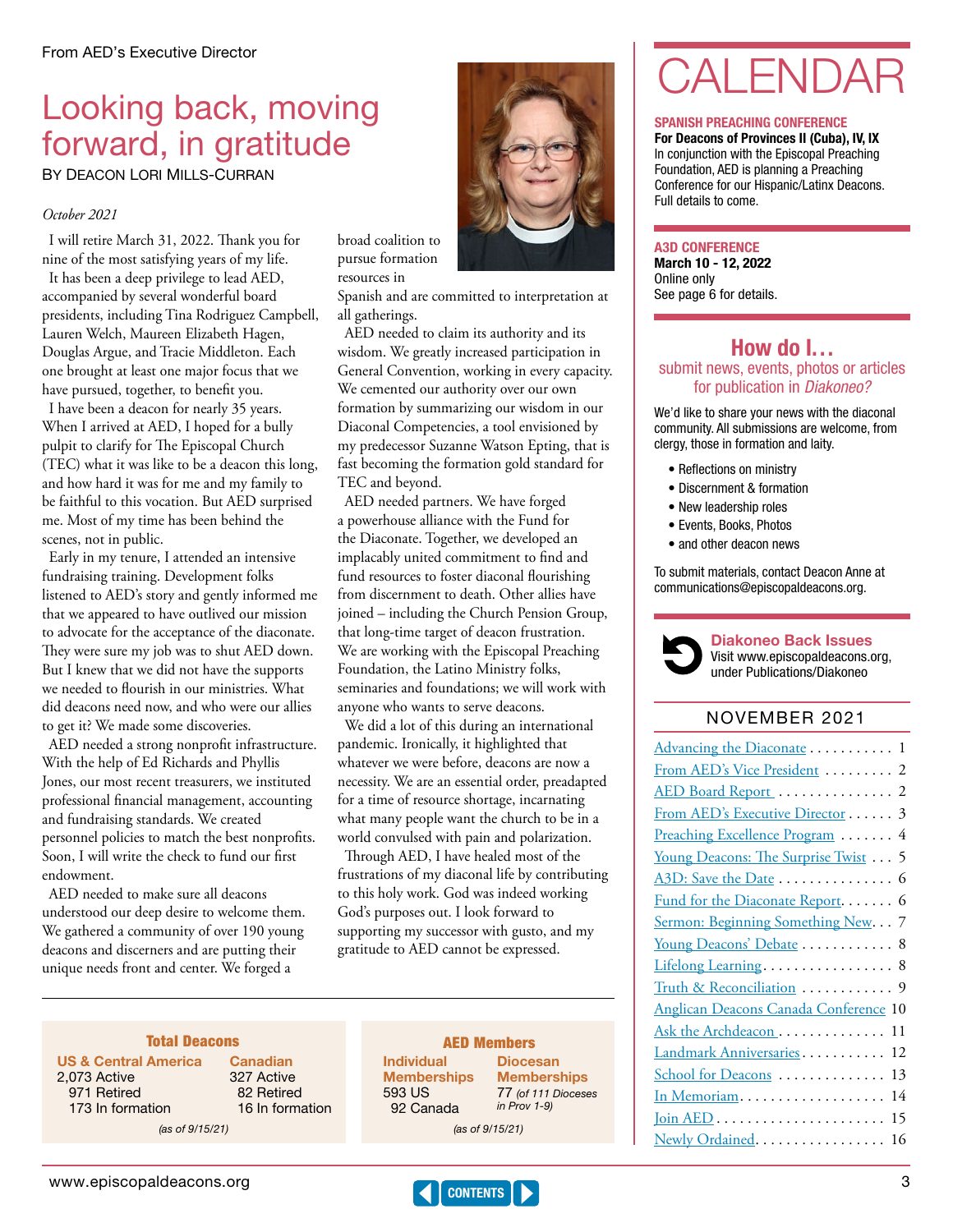## <span id="page-3-0"></span>A SERMON JOURNEY A week at the Preaching Excellence Program

## BY TRISH HARRIS

### *August, 2021*

"Those most qualified to speak the gospel are those who truly know how unqualified they are to speak the gospel."

~ Nadia Bolz-Weber, *Accidental Saints: Finding God in All the Wrong People*

Memorial Day Week was a jam-packed adventure for me. I found myself gobbling up all kinds of goodies, diving into unchartered waters and making friends with people from all over the country and Canada. This didn't happen at a celebratory picnic, although there was lots of snacking and laughter involved. My week was spent at the Preaching Excellence Program (PEP), a conference that has been offered by the Episcopal Preaching Foundation for over thirty years.

Episcopal seminary students from the United States and Canada gathered together with students from diocesan formation programs, such as the Iona Collaborative, which is the program that I have been involved in for the past two years as a postulant for the diaconate. Over fifty students were invited by specific program leaders to participate in this unique opportunity focused on improving and enhancing preaching in the Episcopal Church. As church leaders we know that offering a meaningful sermon is one of the most beautiful ways we can showcase God's goodness. For those who are interested in numbers, the Gallup Polls show that over 70% of people say they return to church because of the preaching. It's important for the Episcopal Church to nurture new sermon-writers and the PEP conference is one way they are doing that.

Modeling love for others and honoring safety precautions, the Preaching Excellence Program was held via Zoom in 2020 and 2021. We all recognize the pros and cons of meeting over the airwaves and this was a week that prompted me to practice gratitude for all the work that went into creating a conference that was enriching, creative and offered so many opportunities to learn from a variety of people and experiences. I'm hopeful that participants can gather safely at the Diocese of Virginia's Roslyn Retreat Center in 2022. There is an added depth that occurs when we are in the physical presence of one another's energy.

Our days were full! Morning prayer was followed by keynote speakers – Bishop Andrew Doyle of Texas presented on the topic of *Faithful Discipleship in a Partisan World* and the Rev. Dr. Carolyn Sharp shared her wisdom regarding *Radical Discipleship and Risk*. Every morning we were handed gifts filled with knowledge, experience, humor and grace.

Attendees were invited to Affinity Groups which were created to offer support, encouragement, and generate community with one another. I attended the group that focused on issues that ordained women face on a regular basis. Female church leaders shared personal stories – some which were humorous and others that were frightening. They gave the "inside scoop" regarding boundary setting, how to handle "mansplaining" and ways to stay focused on the work of God when the world throws obstacles that sometimes distract us. This was most helpful!!

My very favorite part of this extraordinary week was being a part of a Preaching Group. The PEP leaders call these small, moderated groups the "heart of the conference" and I agree. The daily group meetings that I had with these four dynamic women quickly became my favorite time of day. I figured there must be some elaborate system that brought the five of us together because the dynamics that existed in that group are things that are studied and written about in doctoral theses. I was assured that the only reason we were brought together was the perception of the Holy Spirit. This truth blows my mind!!

My Preaching Group was led by Peace Pyunghwa Lee, a spiritual director, preacher, and an educator committed to decolonial and feminist praxis. She is a professor of Homiletics at Church Divinity School of the Pacific. Peace shares in her bio that at the core of her faith is the "affirmation of the sacred worth of all persons, as imago dei." Our group was reminded of that truth many times during our meetings. Peace challenged each of us to showcase the inherent sacredness of every person we chose to mention in our sermons.

The Preaching Group focused on one sermon each day – each group member offered a sermon they had written and group members gave constructive and critical feedback, all of which was clothed in love. This was a most extraordinary experience for all of us and I continue to revisit the words of wisdom that were imparted by Peace and my fellow group members.

Peace was also very generous in sharing resources, including *Exercises for Attending* from Anna Carter Florence's book *Preaching as Testimony* and *Basic Freewriting Instructions* from Virginia Wiles.\*

The Preaching Excellence Program was one of the highlights of 2021 for me. I treasure the knowledge and connections that occurred due to this opportunity. May we all continue to grow in our ability to teach the Good News.

\* Available on AED's website under Resources/Practical Training/Liturgy.

*Trish Harris is a third year postulant for the diaconate in the Diocese of Western Michigan. She is currently on hiatus from a thirty year career as a crisis social worker.*

Editor's note: AED is pursuing additional opportunities for enhanced diaconal preaching with the Episcopal Preaching Foundation.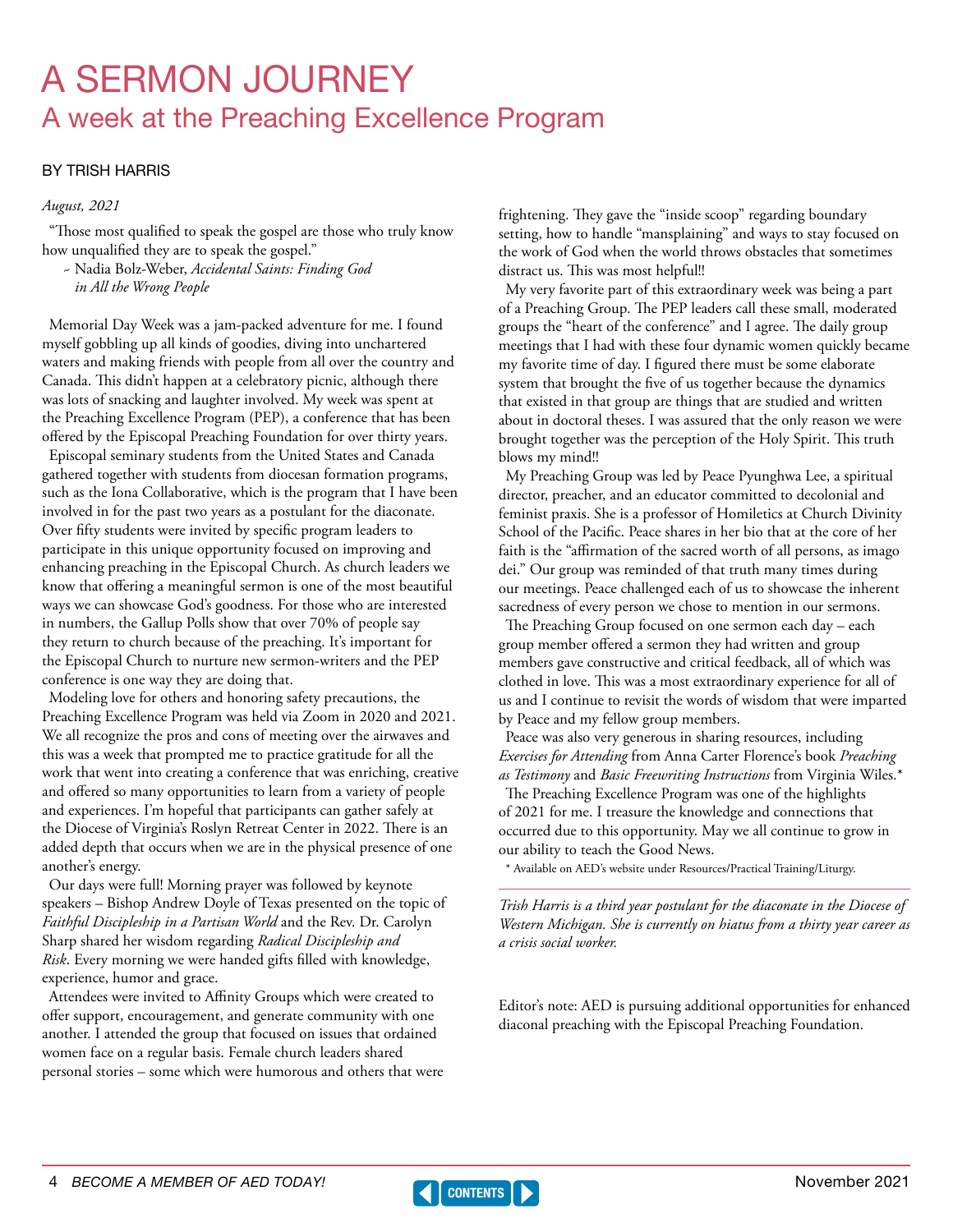# <span id="page-4-0"></span>The Surprise Twist of the Story

## BY DEACON JESSICA BICKFORD

#### *September, 2021*

The greatest journeys happen when the main characters least expect it. Like when Alice falls down the rabbit hole or when the children go through the back of the wardrobe into Narnia. A whole world of impossibilities and unseen realities come into light. The boundaries of what the main character's sense of normality is tends to be transformed by the end of their journey. During the pandemic, the church at every stage, from national level to individual parishioner, has been vaulted on a journey that no one could have ever expected.

For many of us the pandemic has fostered a sense of loss and a yearning for things to go back to "normal." As I scrolled through my Facebook on New Year's Eve, my newsfeed was flooded with messages of relief that 2020 would soon be a memory. It was almost as if the New Year was pressing a reset button. If you could press that button, where would you set your Factory Setting? Would you set it back to just before COVID, or would you set it back even further?

As the pandemic has seemingly taken away our normal, it has also given us many hidden gifts. Creativity was sparked when churches had to find different ways of providing weekly services. Elements like content, format, presentation were being reconsidered. This resulted in churches connecting with parishioners who previously were unable to physically attend services.

With respect to pastoral care, for some churches it seems that more hands are on deck to ensure that phone calls are made so that our communities stay connected, limit emotional isolation, and provide additional resources. Finally, other parishes have strengthened previously established partnerships or have created new ones to help address the needs of our neighborhoods. Take a moment to pause, celebrate and appreciate the work, efforts and development that has taken place.

With this wildflower garden of ministry blossoming, there remains a longing to return to our favorite potted plant. Our situation is like that parable of the tares and wheat. In our parable the enemy comes into the field and "sows weeds among the wheat." For some, the changes we have made are weeds; it's not how the church is supposed to look or grow. For others, the changes are wheat; it has created space for the Holy Spirit to inspire new ways to commune with God, strengthen community and empower those who may have been marginalized. In the end, we must do as the owner in the parable says and, "let both grow together until harvest time."

I believe this crisis is a junction that the church has been needing. A familiar motto of the Anglican Church is "We have never done it that way before." I have been wondering, have we never done it that way before because we know not any other way of doing it? Continuing

on this path of thinking: if we don't know another way, then how do we know what questions to ask or process to engage so to envision something new or try something different?

I have to admit that I have been one that has seen our current situation producing the beautiful flowers of the garden. For those needing some encouragement to stay in the garden, below are some gardening tips I have learned:

### Dig Deep & Healthy Roots

Healthy roots are needed for the sustainability of the plant. By definition, being radical is getting back to the roots. Churches must take time to pause, discern their core values, understand their rituals, symbols and history (both positive and negative). With this knowledge of where we come from and establishing our core values, we are able to determine what type of community we are and to share with others.

#### **BFFS**

Bees are essential to the survival of all plants and are necessary for cross-pollination. It is imperative that our churches work together and with other community organizations. Both members and non-church members have something they can contribute to the wellness, beauty, growth and health of the church. By working together, we share the load.

#### Plant more than one kind of seed

As creativity has blossomed, new seeds need to be planted. We must allow these seedlings to grow. To predetermine the outcome and discontinue a potential opportunity we are limiting ourselves before we start. God has created an eclectic variety of plants. By planting a variety, we truly represent the beauty and differences God has provided.

I do realize that it may feel like we are out in the wilderness. Even though it may feel daunting, remember "There's a voice in the wilderness crying, a call from the ways untrod." I encourage you to take this opportunity to discern and hear what that voice may be calling you to. Our journeys are far from over. In fact, I feel we are getting to the good part and the surprise twist of the story.

*Jessica Bickford serves within the Diocese of Montreal. She is the Co-Founder and works as the Director of Phoenix Community Projects, a community organization that provides programs for seniors, families, and spiritual development. [www.phoenixprograms.ca.](http://www.phoenixprograms.ca)* 

## Are you a Deacon or postulant under 50?

**Visit the Young Episcopal Deacons** at [www.youngdeacons.net](http://www.youngdeacons.net) and on their Facebook group. Postulants and discerners are welcome, too!

#### **Young Deacons' Debate**

On July 18, we engaged in conversations and debated the tenets of the Church, with a few very experienced deacons as judges. *Visit [www.episcopaldeacons.org/young-deacons](http://www.episcopaldeacons.org/young-deacons) for links to the recording.*

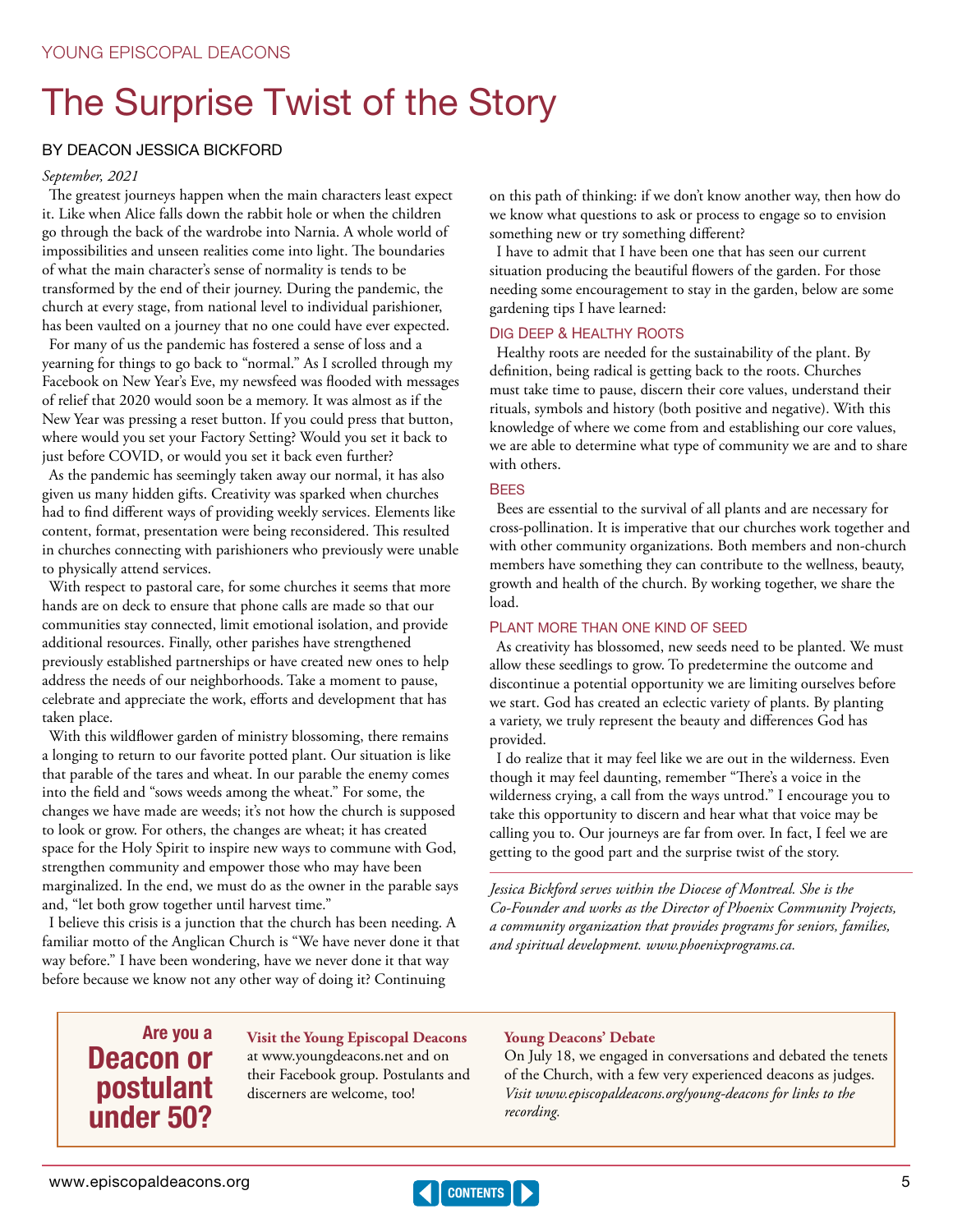<span id="page-5-0"></span>

## A3D 2022 Conference

*formerly Archdeacons & Deacon Directors' Conference* 

## March 10 - March 12, 2022 ONLINE

Registration opens December 10, 2021!

Visit [www.episcopaldeacons.org](https://www.episcopaldeacons.org/a3d-2022.html) for more information as it becomes available.

## PLUS

Got some extra money for deacon stuff in 2022? Come to General Convention in Baltimore July 7-14, 2022!

AED needs you there! We host an exhibit booth and a big party. We need 60 deacons to staff worship opportunities, help track resolutions, and in general have a fabulous time. Come for all or part – you've got friends going!

### **What's going on with A3D in 2022? It's all gonna be online.**

Every year, we offer help to those involved in deacon supervision and formation. Planning for the **2022 AED Archdeacon and Deacon Directors' Conference** (A3D) has been tough. Hoping for a blockbuster reunion, the AED Board faced some cold facts at our meeting last September: COVID was not over. What the Delta variant could mean in March for a bunch of travelers whose average age is 70 was so unsettling that we made a decision: **A3D 2022, like A3D 2021, will be offered online only.**

Interestingly, this isn't all bad news. We tripled our attendance online last year. Spanish interpretation (to which we are now committed) is easier to manage. Most importantly, it's much cheaper to attend. **Keep your eye on the email newsletter Deacon Update** for info. (Sign up on our website.)

#### **Here's what we DO know:**

- **Registration will open Dec. 10**, and close February 20, 2022.
- Dates will be **Thursday March 10 to Saturday March 12, if at all possible.** Times will be evening of Thursday, "all day" Friday and "all day" Saturday. "All day" on Zoom means about five hours a day with several breaks. "If at all possible" means we don't have a technical hosting commitment yet for these dates. Stay tuned.
- **Archdeacon 101** (our class for those new to deacon supervision) will take place in April (likely April 30 – pencil it in.)
- **Costs for A3D will be in the range of \$60-75.** We need to raise it a little from last year.
- **Open Space** (where you bring your challenge to discuss with interested peers) will be included.

## Fund for the Diaconate Board Update, Summer 2021



## BY DEACON KEITH MCCOY

The Fund board and staff had a special meeting in Denver July 22-24. All were present, either in person or by Zoom. The major purpose of the meeting was to take a deep look at our strategic plan. The board had originally created a ten year "Road Map" at a special meeting in 2014, and a mid-point evaluation and update was due in 2020, but had been postponed.

The concept of a "Road Map" is that, while we know the destination we want to arrive at, we may take some different routes to get there, based on unforeseen circumstances or the need to spend more time at certain points in the journey. Even though we make year-to-year adjustments to the Road Map, we planned to take a significant look halfway through to see if we were on track, and what major adjustments might be needed.

We reviewed what we had decided upon back in 2014, and were generally pleased with the progress we had made, even though some of the changes required more legal work than we had originally thought. Very little was not addressed in at least some fashion.

In 2014, our 2025 destination statement was: "To be a channel for God's grace in enabling the diaconate to flourish - one deacon, one ministry, one community at a time." When we concluded our review, our 2028 destination statement was changed to: "To be a channel of God's grace, empowering the diaconal community to flourish by supporting their financial needs."

As part of the planning process, the board decided to do a survey of the membership to see where their interest lay in terms of how

the Fund should support those financial needs; that survey should be distributed no later than January 2022. This supposes that the membership will approve the proposed amendment to the Certificate of Incorporation during voting this year.

The board also conducted some business. Trish Stukbauer was appointed as the "Advancing the Diaconate" campaign coordinator, effective August 1. We approved slightly revised wording for the amendment of the Certificate, as proposed by our attorneys. We also had an update on our financial situation as we approached the end of the fiscal year, and reviewed the collateral materials for the development campaign. The last day of the meeting was training for the campaign, in conjunction with AED board members and staff.

Upcoming meetings of the Fund board are listed on our website, subject to revisions in times and venues.

*The Fund for the Diaconate of The Episcopal Church exists to help deacons in financial need. They do this through annual or one-time grants. Visit the Fund at [www.fundfordiaconate.org.](https://www.fundfordiaconate.org) Facebook: @FundforDiaconate.* 

#### FINANCIAL ASSISTANCE FROM THE FUND

General Grants & Emergency Covid Grants: Visit our website for details, requirements and to apply. [www.fundfordiaconate.org/apply-for-aid](http://www.fundfordiaconate.org/apply-for-aid)

#### PLANNED GIVING TO THE FUND

Help deacons in need by naming The Fund for the Diaconate as a beneficiary of your retirement account, will, or trust. [www.fundfordiaconate.org/planned-giving](http://www.fundfordiaconate.org/planned-giving)

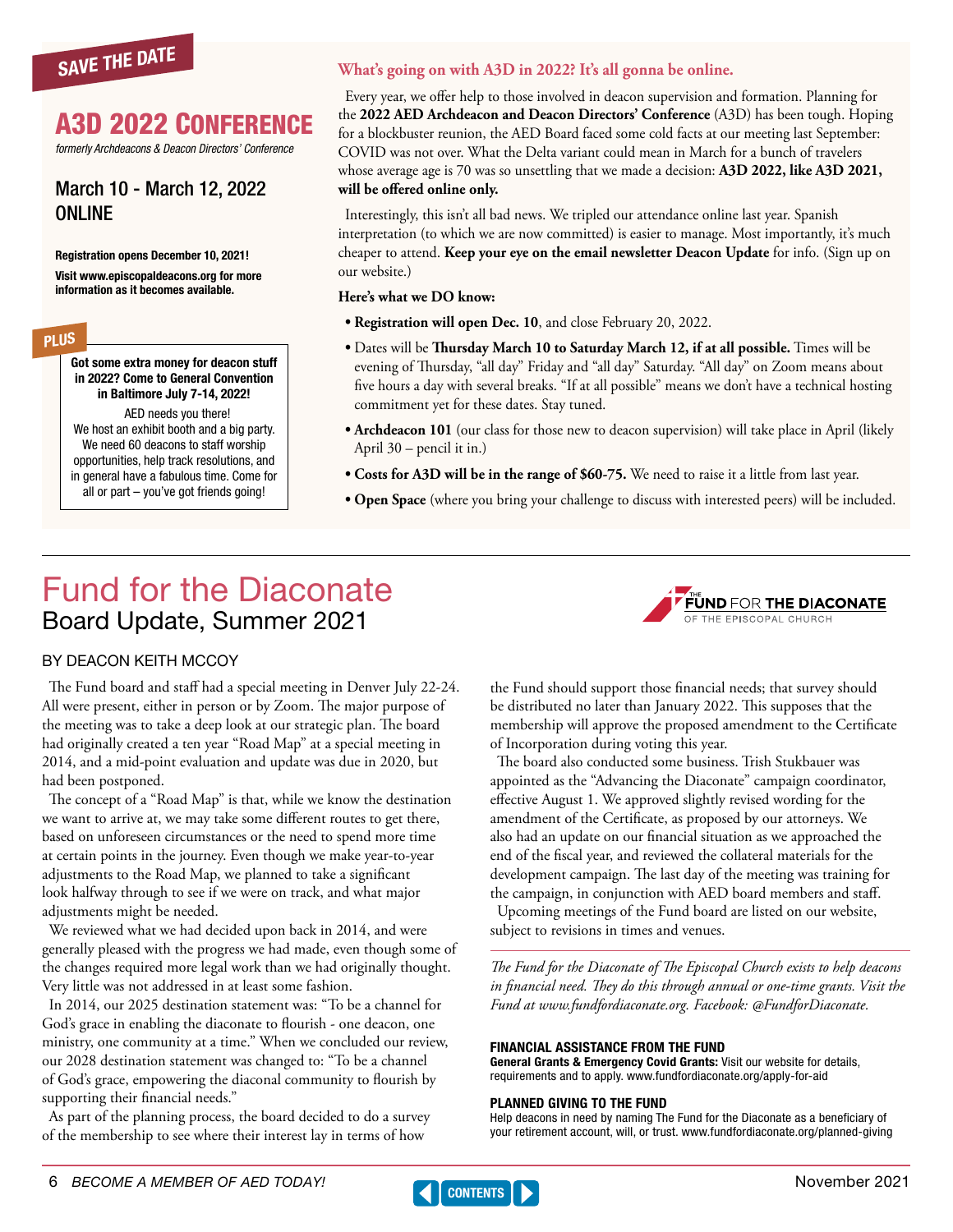# <span id="page-6-0"></span>THE BEGINNING OF SOMETHING NEW, AT ANY AGE

### BY DEACON GERI LEE NELSON

*February 2021* Genesis 17:1-7;15-16

"When Abram was ninety-nine years old, the Lord appeared to Abram and said to him 'I am God Almighty; walk before me, and be blameless. And I will make my covenant between me and you…' "

*Ninety-nine years old!* That's probably older than any of us here this morning, and God was setting up a whole new life with a future full of activity and promise? Abram is ninety-nine years old and God is giving him and Sarai a new lease on life! It's no wonder Abram fell to the ground on his face.

This past week I was talking with a friend. We've been reading a book together and discussing it each week. I spoke to her last week about feeling old and weak and tired. I shared with her that my life of ministry within the church and our community seems to be dwindling down and perhaps needs the energy and insight of a younger person. Now my friend is not more than a year or so younger than I and she began to laugh at my ramblings. I'm going to share with you what my friend said to me as I lamented getting tired and old and feeling unappreciated - and I quote: "Oh, for pity sake just get over it," she said, "I'm not going to sit around waiting for someone to write my obituary! I've got stuff to do and so do you!" I took her off my automatic call list…..but what she said was true and in truth I'm lucky to have her as an "inspirational" friend.

Although it's nice to be able to sit back and enjoy the rewards of a life well lived, sometimes we get to feeling sorry for ourselves, feeling that maybe other people think we older folk aren't good for much anymore. So, this morning, I especially want to direct this sermon to those of you here who are "of a certain age." Don't you just love that phrase? From what I've heard, that phrase: "of a certain age" means those of us ready to add afternoon naps, prune juice and senior citizen discounts to our daily routines! Truthfully, our country **is** aging and our congregation reflects that. Most (but not all of us) at Calvary are in our 50's or older. We've experienced many of life's great joys and most, if not all of us, have lived through some great sorrows as well. I believe, like Abram in our Old Testament reading today, all the things we have lived through have endowed us with some particular wisdom that our young brothers and sisters have yet to acquire.

So, there was Abram walking along with God and I imagine him chatting about life and what getting old feels like, when God drops this bombshell on him - "You shall be the ancestor of a multitude of nations…and Sarai, your wife shall have a son and give rise to nations, and kings shall come from her." Remembering that Abram and Sarai were older by a LOT than you or I, can you just see the look on Abram's face when God told him that he would be exceedingly fruitful? Somewhere between astonishment, hilarity…and fear.

Can't you just hear Abraham (that's what God changed his name to as they were chatting), can't you just hear him when he comes in his front door at home and calls out: "Sarah, get up from your

nap and come here. God and I went for a stroll together today and honey, you're not going to believe this!" Now Sarah was still a little groggy from her afternoon nap and was probably wondering if she had rightly heard what Abraham had told her. Surely not, or maybe Abraham has had a terrible nightmare during his nap, or maybe a stroke.

But no, it was not a nightmare. It was God's powerful Word enfleshed in each of them. God's powerful Word was the beginning of something new and life changing for that dear couple and for generations to come. Their chronological age of 99 years made no difference whatsoever to God, for God had a plan. And when God makes a plan - look out, 'cause whatever it is, is gonna happen, regardless of how old we are! So the next time, like me or Abram, you're feeling useless or tired, turn to that powerful God who already has a plan for you to do the next right thing!

Take a minute to look around you right now - see the sweet friends and family members here with us today and remember those of our Calvary folk who are still shut in and isolated at home. Remember the neighbors and friends who may be needing a kind word of encouragement from you.

As the poet Rumi wrote "Let the beauty we love be what we do. There are hundreds of ways to kneel and kiss the ground." There are hundreds of ways to kneel in servant ministry, showing the Love of Christ in the world - ask God to show you how and where you might serve. And don't forget to ask God to give you the energy you need to fulfill the ministry. Then stand back and watch God work!

We older folk have some pretty good wisdom which could be helpful to others - I'm thinking of things like visiting shut-ins, writing notes, making phone calls, teaching English as a second language, mentoring a child in math (well that wouldn't work so well for me or my student!), serving on the altar guild or flower guild, making a daily Prayer list for those who need your prayers and praying for them every day, reading to a nursing home resident, picking up a few groceries for a neighbor. There are so many needs out there and we are just old enough to take our ministry responsibility seriously. Finally, let's remember that there was a caveat to all those promises

that God made to Abraham - just one - he had to be blameless. But, at 99 years old, what sort of trouble could he possibly get into? Go make some Holy Trouble dear ones!

*Geri Lee Nelson, ordained in 1999, serves at Calvary Episcopal Church, Americus, in the Diocese of Georgia.*

*AED collects deacons' sermons to include on the website. We also reprint sermons in Diakoneo as space allows. Submit sermons to [communications@episcopaldeacons.org](mailto:communications@episcopaldeacons.org).*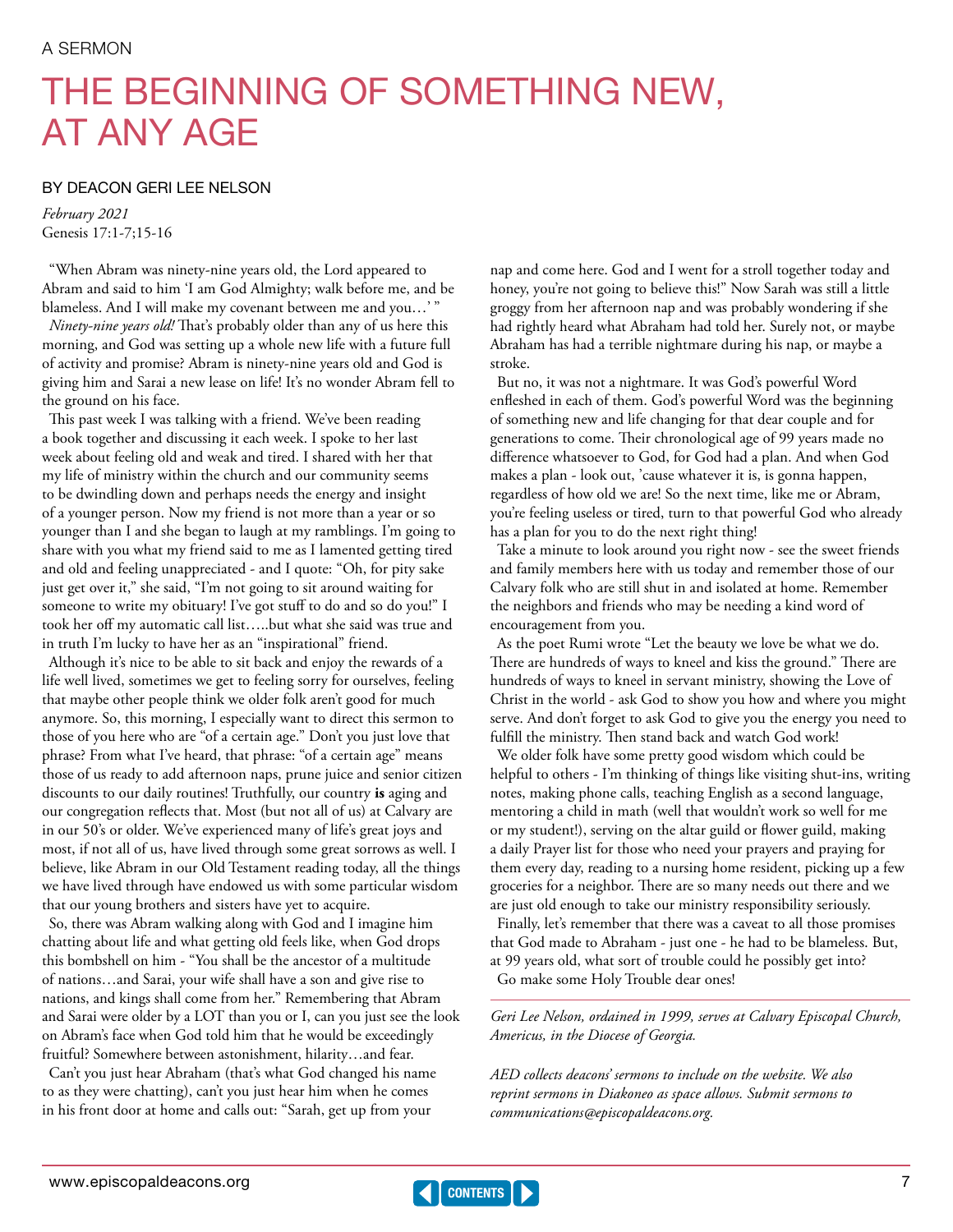# Young Deacons' Debate a Success

### <span id="page-7-0"></span>BY DEACON JON OWENS

*August 2021*

On July 18, the Young Deacons Task Force sponsored an online social in the form of a debate. We took modern topics that face the diaconate and had two teams debate for and against various issues. The issues included: Direct ordination, stipendiary deacons, deacon's masses, weddings, and deacons in charge of a parish. I served as moderator with Deacon Rick Sigler as ZOOM host.

We had five veteran deacons and a priest who acted as judge for the debate from six different dioceses. In each round the judges scored the teams based on their arguments, which included creativity, use of theological statements, Biblical and church history references.

The teams consisted of a mix of three people currently in process for the diaconate and three young deacons. While the teams were sent away to review their arguments the judges had time to discuss their own viewpoints and what they heard.

One part that was very encouraging was the example of Deacon Amy Bryan who was able to hold her debate while playing mom! She demonstrated a skill set and real-life look into the world of young

deacons, who often are raising children, working, and still fulfilling their vocation.

As the teams debated the result was that they scored a tie. We encourage you to view the debates at [shorturl.at/rtzBT](http://shorturl.at/rtzBT) or [www.episcopaldeacons.org/young-deacons](http://www.episcopaldeacons.org/young-deacons).

Stay tuned for updates from the Young Deacons Task Force. Our next project will include getting young deacons to General Convention!

*Jon Owens serves as Associate for Ministry Development at St. John's Oakland in the Diocese of California and also serves as Director of*  Confirm not Conform*, a national confirmation curriculum. He works in parish ministry full-time.* 

> **Visit the Young Episcopal Deacons** at [www.youngdeacons.net](http://www.youngdeacons.net) and on Facebook.

## LIFELONG LEARNING

## **CALL Online Classes**

The Center for Anglican Learning and Leadership's (CALL) online courses are designed so that you can participate at your own pace and at your own time. *Members of AED receive a discounted rate.* Visit [cdsp.](http://cdsp.edu/call/online) [edu/call/online](http://cdsp.edu/call/online).

**Winter 2022** (Jan. 17 – Mar. 7, 2022) The Pentateuch Introduction to the New Testament Wisdom for Mission Arguing with God Images of Diakonia Ethics Sacramental Theology

**Spring 2022** (March 21 – May 16, 2022) The Prophets What We Believe The Beloved Community

Anglican Bible Diaconal Hermeneutic Preaching Church History: Reformation to Episcopal Church

## Find links to these materials on our website at [www.episcopaldeacons.org](http://www.episcopaldeacons.org) /

*(2013)*

Resources / Academics / Theology

• Susanne Watson Epting – *Unexpected Consequences: The Diaconate Renewed (2015)*

• W. Shawn McKnight – *Understanding the Diaconate: Historical, Theological, and* 

• International editors – *International Handbook of Ecumenical Diakonia (2021)* • Thomas Briedenthal – *"Exodus from Privilege: Reflections on the Diaconate in Acts"* 

## **Theological Papers**

**The Diaconate Renewed: Sacrament, Word, and Service,** July 2021 Canon Deacon Michael Jackson

• Michael Jackson – *The Diaconate in Ecumenical Perspective (2020)*

• Ormonde Plater – *Many Servants: An Introduction to Deacons (2004)*

**Essential Diaconal Theology Reading List '21** 

• John N. Collins – *Diakonia Studies (2013)* • AED *Diaconal Competencies (2018)*

*Sociological Foundations (2018)*

Looks at the evolution of the diaconate in the Anglican and other traditions. New understandings of diakonia, diaconate and deacons have influenced this evolution.

**The Deacon in the Worshipping Community: Liturgy and the Diaconate,** July 2021 Canon Deacon Michael Jackson

 Explores the liturgical role of the deacon, deacon vestments and the diaconate in liturgical texts.

> Read these and other papers at [www.episcopaldeacons.org](http://www.episcopaldeacons.org) / Publications / Books / Papers & Reports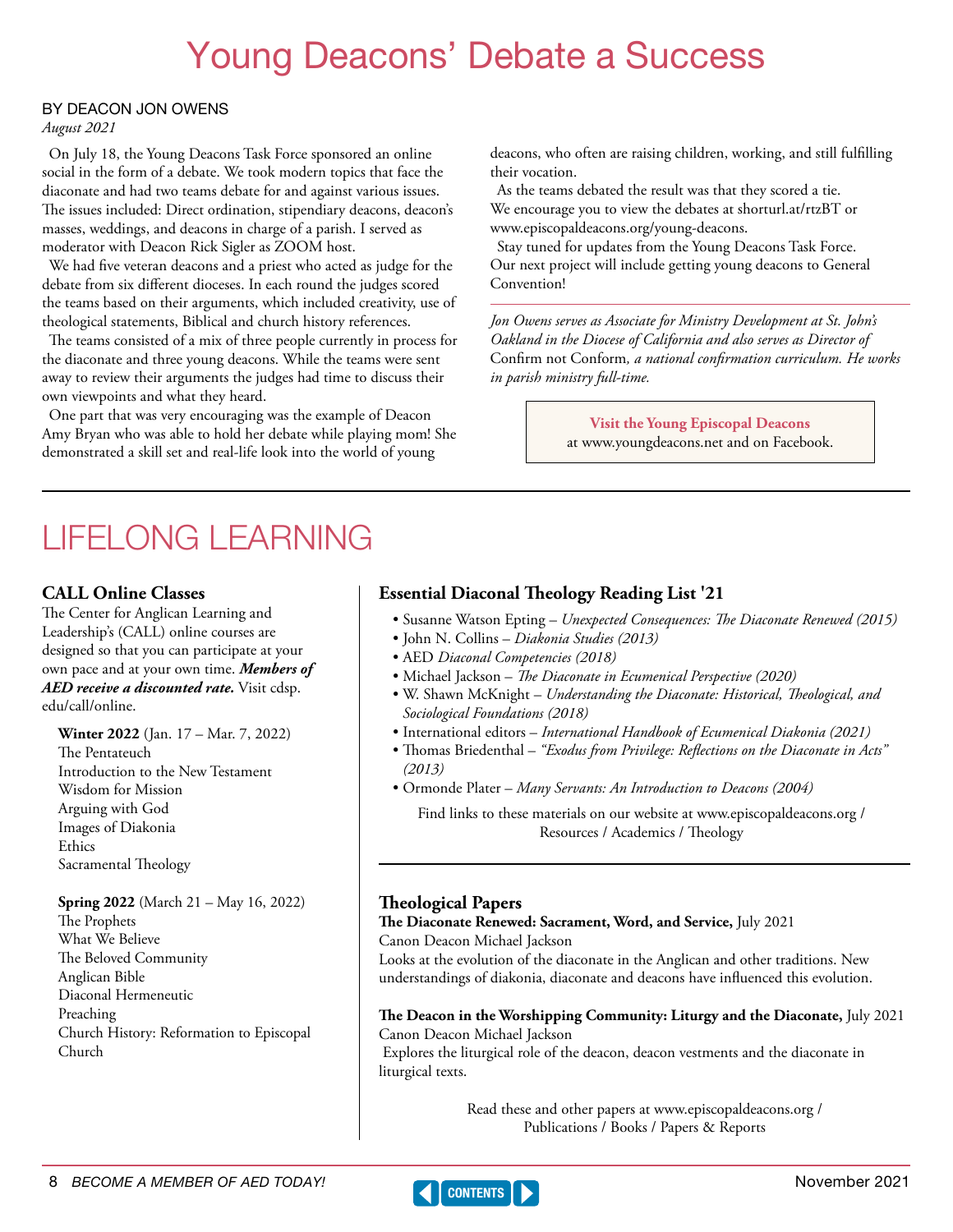<span id="page-8-0"></span>

# Truth and Reconciliation

### BY CANON DEACON NANCY FORD

*From* Salt & Light*, the newsletter for Anglican Deacons Canada. June 2021; updated September 2021. Reprinted with permission.*

It was a rainy cold day. With no zoom calls nor paperwork I decided house cleaning was in order. As a doting grandparent I have fallen into the habit of keeping their toys in what has been aptly named the "toy cupboard". If I couldn't see grandchildren because of the pandemic, I felt a little closer through tidying their cupboard. The cupboard is a closet fitted around a cement foundation design error made when the house was built. Thus it has that unique feeling of a hide away from the adults. When I opened the door, it was clear things had been thrown in in a random manner when parents had hurriedly reminded them to "clean up" before they left for their home.

I began to re-order things on the shelves, rescue wayward tennis balls, and discover missing cutlery. There were things I had not expected to find. A pretty blue skirt now too small, a pair of socks that had been wet when hidden in a corner and a new looking pair of shoes. The state of the cupboard is testimony to the freedom and chaos of busy happy children. They weren't worried about returning to find their clothes or shoes. They knew their treasures would be waiting for them in the cupboard. In creating it we wanted a place that was theirs in our home. We hoped there would be happy memories and ownership of the space. Their toys would always be waiting for them. Clearly our plan worked.

It was shortly after my adventure in the closet that we heard of the discovery of the remains of 215 children on the Tk'emlups te Secwépemce First Nation land near the former residential school. Shoes have become a symbol for these children and the installation of 215 pairs of shoes on the steps of the Vancouver Art Gallery and the British Columbia legislature brings home the enormity of the atrocity. Those 430 shoes say so much about children who never got to grow out of their shoes, who never saw their mothers or fathers or grandparents again. They never had a safe place for their treasures, their laughter was muted before it was extinguished.

The colonial system de-humanized them. It did not matter children as young as 3 died uncared for and alone. This shines an unforgiving light on my own life shaped by white privilege. I acknowledge I cannot truly understand the wrenching loss and trauma. I have been honoured to be invited into healing circles and have heard the courageous voices of survivors of residential schools tell their stories. It has been deeply humbling. As someone who has worked with trauma survivors over the years I marvel at the resilience and grace exhibited by so many survivors. There is anger and hate which many choose to confront and continue in their journey of healing. But make no mistake: this revelation in Kamloops has re-ignited survivors' trauma. We must carefully and painstakingly listen with compassion and love as the horror stirs the embers of anger and deep pain.

 The symptoms of intergenerational trauma have been used to "other" indigenous communities and individuals. There is resistance to the work of reconciliation. This must stop. The Truth and Reconciliation Commission left us with story and 94 tasks. The call to action # 72 is important to the revelation from Kamloops. "We call upon the federal government to allocate sufficient resources to the National Centre for Truth and Reconciliation to allow it to develop and maintain the National Residential School Student Death

Register established by the Truth and Reconciliation Commission of Canada."\* It is important to know the 94 calls to action and what has happened thus far.

Are my grandchildren unaware of the trauma that resides in the families of their indigenous friends? No. They have listened to stories of their history. They question out of curiosity because their experience has been different from that of their friends. They wear their orange shirts; they read and listen to the stories. But it is the "why" questions in their eyes that make any excuse drawn from privilege and colonial rationale unacceptable.

Our vocation as Deacons takes us into the margins of society. We are to remind not only the church but all those who seek Christ of the compassion and love of Christ. We are to advocate for justice. Our history as an order shows that its members have been faithful to that call. We are called to ministry within a church which has its very roots in profoundly enmeshed colonial structures and beliefs. Yet our ordination vows call us to interpret to the church the needs, concerns and hopes of the world. How can we be quiet when such injustice continues? This is where our work as deacons can mean challenging the institution, challenging the inherent biases and pointing to the misuse of power. What many of us love about the church is that which keeps us entwined with colonial thinking and theology. It is our work to challenge and tug the church away from attitudes of power over others and self-serving righteousness.

Those endeavours have little authenticity without our own inner work. We too need to continue our own inner work of decolonization. Being aware of our inner dialogue and the inherent biases we each hold. Learning what we can from it allows a level of awareness that means our vulnerability meets that of trauma survivors with an honesty which can nurture trust.

Listen to the stories of survivors where one lives. Develop an understanding of trauma shaped behaviour and offer acknowledgment, awareness, and presence. I continue to ask myself how many of my attitudes, values and beliefs have in them judgement which comes from colonial mythology. How much of my way of being in the world is based on the comfort of white privilege? As a deacon these questions must be a core part of my practice.

Once the pandemic allows, my grandchildren will again inhabit the "toy cupboard". I will listen carefully to their questions and hold them as they share their sadness for their friends and their families. We will talk of difficult things, and we will slide down the grassy hill in the yard laughing as shoes and socks go missing. And we will remember.

*Update September 2021: More graves have been documented. It is estimated over 5,000 graves exist, of which 3,000 are recorded.*

\* Details at [www.rcaanc-cirnac.gc.ca/eng/1524504992259/1557512149981](http://www.rcaanc-cirnac.gc.ca/eng/1524504992259/1557512149981)

*Nancy Ford is Deacon to the City out of Christ Church Cathedral, in Victoria, British Columbia. She's the Director of Deacons for the Diocese of British Columbia.*

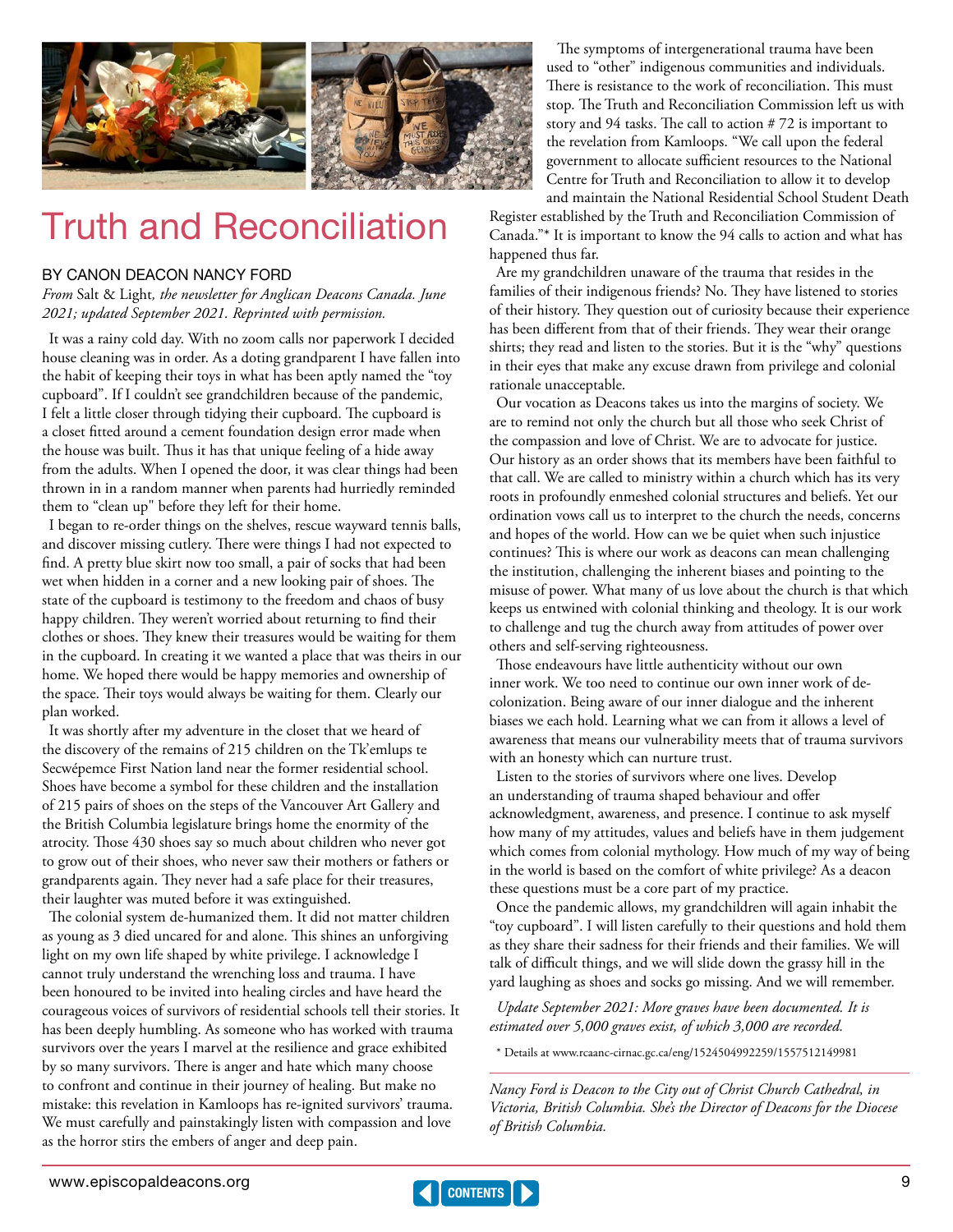# <span id="page-9-0"></span>Anglican Deacons Canada 2021 Conference Followup

Deacons in a pandemic and its aftermath: coming together in virtual community



## BY CANON DEACON NANCY FORD

*The Conference was held July 9-10, 2021.*

This was a historic conference. It was our first virtual conference. It was the first time we were privileged to be able to welcome Lutheran Deacons from the Evangelical Lutheran Church in Canada (ELCIC) and their National Bishop, the Reverend Susan Johnson to our gathering. We officially changed our name from the Association of Anglican Deacons in Canada (AADC) to Anglican Deacons Canada (ADC).

 The conference theme: "Deacons in a Pandemic and its Aftermath" touched the reality of those who attended. The conference was planned and ably hosted by the College of Deacons in the Diocese of Niagara with some assistance from the board of ADC and Lutheran Deacon Scott Knarr.

 The unique relationship between Deacons and Bishops was highlighted by the presence of the Anglican Primate, Archbishop Linda Nicholls, the ELCIC National Bishop Rev. Susan Johnson, and the Bishop of the Diocese of Niagara, the Right Reverend Susan Bell.

Archbishop Linda gave the keynote address. It was passionate and challenging. She said the narrative some might still hold about the church and its historic relationship with political and social prestige is no longer true. We are a small church that is called to live into a time of diakonia. The primate noted that with the renewal of the diaconate and the unequivocal statement from the Lambeth conference of 1968 that

*WATCH:* Archbishop Linda Nicholls' keynote address is available at

the diaconate was no longer considered an "inferior order", Deacons have been preparing for and growing into what the church needs [www.anglicandeacons.ca](http://www.anglicandeacons.ca). now. She said this had been preparation for this liminal time in the church.

 "We are and will be a church without influence and need to shed the millstone of colonial structures". While deacons call the church to attention, this is also a time which calls for "a new and deepened servanthood of all." She warned such servanthood is costly.

We need to ask questions: who is missing, whose voices are not heard, who have we not listened to? This discernment requires deep humility. It is a time of listening critically to the world and the church. The primate used the image of the Deacon as a foot in the door, pushing open and calling the faithful into service. The deacon, she said, observes, notices and names the disparities, the needs. "This is your moment. You must be our guide." Her words were mirrored in the reflections of Bishop Susan Bell and Bishop Susan Johnson. Bishop Bell noted the work of Deacons is a work of knowing and relationship

building. It is the work of building trust. ELCIC Bishop Susan Johnson referred to the work done in the Lutheran church and the changes in language concerning deacons. She reminded us that all the baptised are called to "diakonia" through their baptism. Deacons are to lead and work to ensure the gospel is heard as good news. Deacons are living bridges. She also spoke of the desire in the ELCIC to "flatten the ministry of all in orders."

Ted Dodd, president of Diakonia of the Americas and Caribbean (DOTAC) shared information on the work of DOTAC through a brief presentation.

Tracie Middleton, the president of the Association of Episcopal Deacons (AED) brought greetings from the association to the gathering. Tracie is an ex officio member of the board of ADC, a reciprocal role shared with the president of ADC.

Webinars followed up on the challenge of the Primate to listen for the unheard voices, to ask who is missing, and what erroneous assumptions are we making. From conversations on indigenous truth and reconciliation to prejudice and inequality and migrant farm workers. Each presentation challenged us to consider our own perspectives and assumptions that get in the way of listening and appropriate action.

There were three services of worship and an introduction to centering prayer. The first one was offered by the planning team from the Diocese of Niagara. We had an opportunity to re-engage with the practice of centring prayer. The second was from the Lutheran Deacons. It included the reflections of two deacons who shared stories of their ministries through the pandemic. One spoke movingly of her work in Long Term Care where so many contracted and died of Covid 19. The other spoke of the ways they found to continue social justice ministry during lockdown.

The third was the closing liturgy. It has been tradition this service would be a eucharist in the diocesan cathedral. The incoming president of ADC would deliver the homily. This time we had a service of evening prayer where the new president Lisa Chisholm-Smith preached. We prayed and listened to the clear call of diakonia in this very different time.

The service ended with a new worship song video; "We seek your Kingdom." Watch it here: [shorturl.at/hiAIL](http://shorturl.at/hiAIL).

May we too embrace our calling to Transform, Revive and Heal society!

*Nancy Ford is the Past-President of Anglican Deacons Canada and serves as Deacon to the City out of Christ Church Cathedral, Victoria, BC. Watch "We seek your Kingdom" at [shorturl.at/hiAIL](http://shorturl.at/hiAIL). [www.anglicandeacons.ca](http://www.anglicandeacons.ca)*



## *A special thank you to Nancy Ford from Archbishop Linda Nicholls*

The conference marked the conclusion of the Rev. Canon Nancy Ford's extended term as ADC President from 2017 to 2020 and throughout the pandemic. ADC Past President, Nancy (right) was "gobsmacked" when a special Thank You video message, recorded by Archbishop Linda Nicholls (left, Primate of the Anglican Church of Canada), was played at the close of the conference.

Watch the Primate's message to Nancy at [shorturl.at/knoyC](https://www.youtube.com/watch?v=ZM4OEgS2x3k)



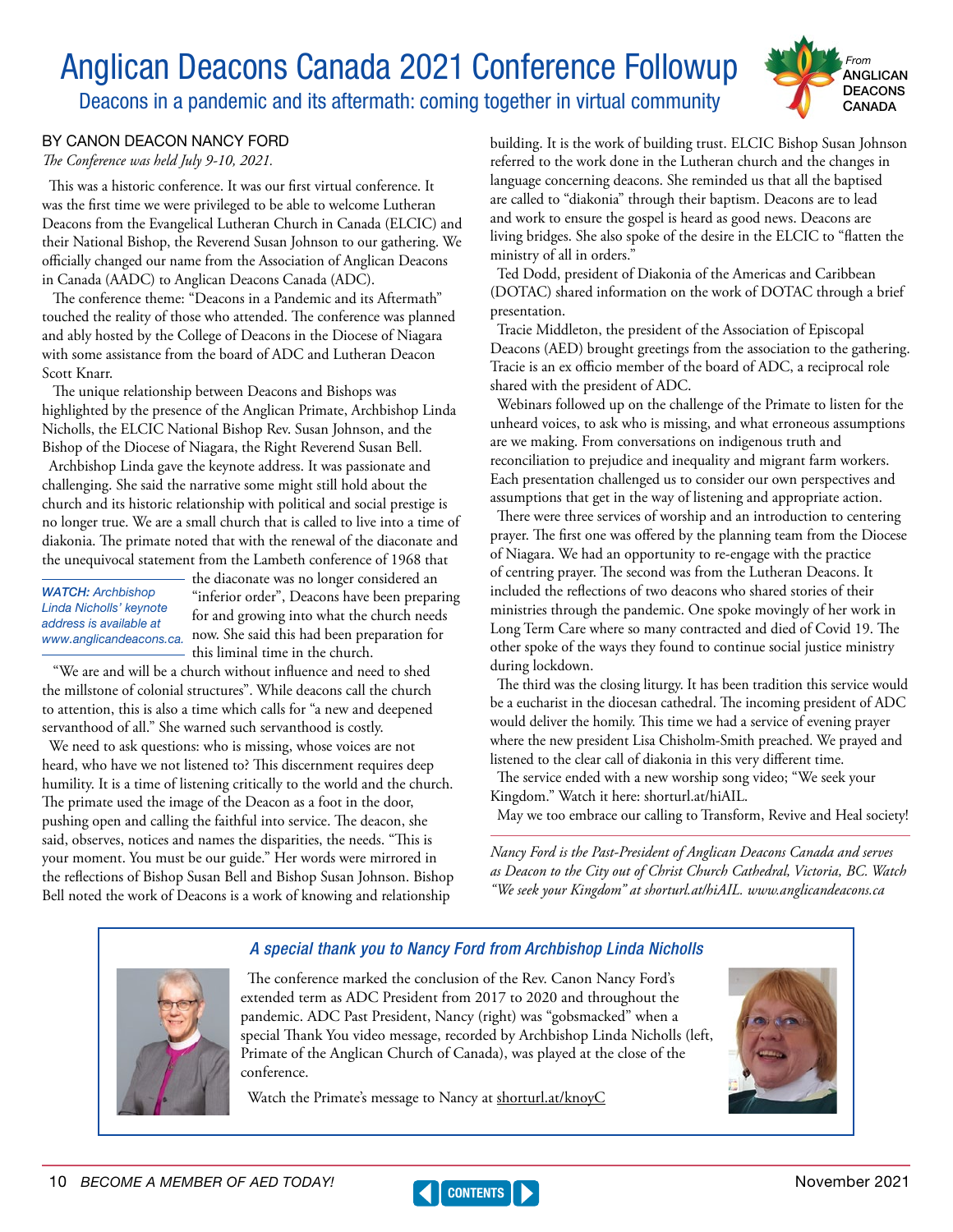# <span id="page-10-0"></span>*Dear Archie,*

### *Dear Archie,*

I have noticed that when writing to or about the presiding bishop two plus signs precede his name: ++Michael. My bishop gets one plus sign: +Polycarp. My rector gets one after his name: Fiacre+. My archdeacon told me that deacons don't get a plus sign. This may seem silly, but can you give me any insight into the origin of using the plus sign and the reasoning behind it?

Thanks,

Nonplussed Deacon

#### *Dear Nonplussed,*

Thank you for your email! This is a good question and a common one. The main reason I've been able to ascertain for priests and bishops using it but not deacons is that it represents not ordination but a blessing. As deacons do not bless, we don't put the plus sign anywhere. The tradition to put it in front for bishops and behind for priests is to differentiate between a priestly blessing and an episcopal one. This is a distinction that is regarded more seriously in anglo-catholic circles than the mainstream but there is a distinction.

I think the whole tradition is probably falling out of favor and it is not mentioned anywhere in the BCP. In this day and age, it probably appears a bit as an affectation. Some years ago, there was some discussion in the deacon community about using two slashes after our names to indicate a deacon's stole (\\). I never saw it catch on--probably because we are an order that is less concerned about reminding others of what WE are and more concerned about reminding others who Jesus is. Frankly, the title "Deacon" is enough to live up to and all I aspire to.

Your servant, *Archie \\* (ha ha)

#### *Dear Archie,*

Do deacons take sabbaticals?

I've been ordained ten years and have never taken a sabbatical. My rector has and even our bishop but I can't figure out how it would work. I have a secular job that I can't afford to leave so I never really gave a sabbatical much thought before.

After ten years of ordained ministry, however, I'm feeling a little stale and burned out. I find my attention wandering during the Outreach Committee meetings and last week I actually snapped a little at a verger.

Is a sabbatical the answer? And, if so, how does a deacon take one?

Wondering,

Worn-out Deacon

#### *Dear Worn-out,*

I don't know if a sabbatical is the answer but it might be.

A sabbatical is one of the self-care tools in our ministry tool-box to help us keep revitalized in a demanding call. Of course, with most of us deacons being bi-vocational, our sabbaticals may look a little different than your rector's or bishop's sabbaticals.

Regardless, your first call should be to your archdeacon (if you have one). S/he should be able to let you know what the diocesan guidelines are for deacon sabbaticals and it's a good idea to check in with them anyway just so they know what's going on. If you don't have an archdeacon in your diocese, call the Bishop or appointed person that can guide you.

Next, depending on their advice, you should talk with the rector at the parish you serve. S/he may have noticed your fatigue and will probably be very supportive as you together plan the timing and duration of your sabbatical.

Finally, you should decide the objectives you have for the sabbatical. Are you contemplating a new challenge? Requiring spiritual refreshment? Pursuing educational goals? Needing to attend to your physical health? Your previous conversation with your archdeacon should help you develop these objectives.

While these goals will need to work around your secular job, it can be done. Being relieved for a time from your parochial duties can give you more free time and space to think and grow. How you worship during this time is a good question for your spiritual advisor or archdeacon but I don't recommend sitting in the pew of the church you serve.

In addition to retreats, vacations, and the usual self-care we are all responsible for, sabbaticals can be a great way to refresh and recapture your passion and call. Personally, it has led me to renewed ministry and to new missions. I wish you all the best!

Your servant, *Archie*

*"Archie" is Archdeacon Carole Maddux, in the Diocese of Atlanta. She was ordained in 2006 and has 10 years experience as an archdeacon. Answers are Carole's opinion only, based on personal experience, and do not necessarily reflect the opinions of either the Diocese of Atlanta or AED. She may not always know the answer but she's always up for a friendly conversation! Letters may be edited for brevity.*

"Archie" welcomes questions about the funny, frustrating and serious issues of being a deacon. We accept submissions from everyone - all orders of clergy, as well as postulants and discerners.

Send *Dear Archie* queries to [vicepresident@episcopaldeacons.org](mailto:vicepresident@episcopaldeacons.org).



## CONNECT WITH AED

#### **RESOURCES**

Find materials on discernment, formation, lifelong learning, books, events and more at www.[episcopaldeacons.org.](https://www.episcopaldeacons.org)

#### **FACEBOOK**

Search for "Association for Episcopal Deacons" in Facebook Groups and take part in conversations with the wider deacon community.

#### UP-TO-DATE NEWS

Get the latest news, education and events with our monthly enewsletter. Sign up at www[.episcopaldeacons.org](https://www.episcopaldeacons.org): click "Sign up for enews".

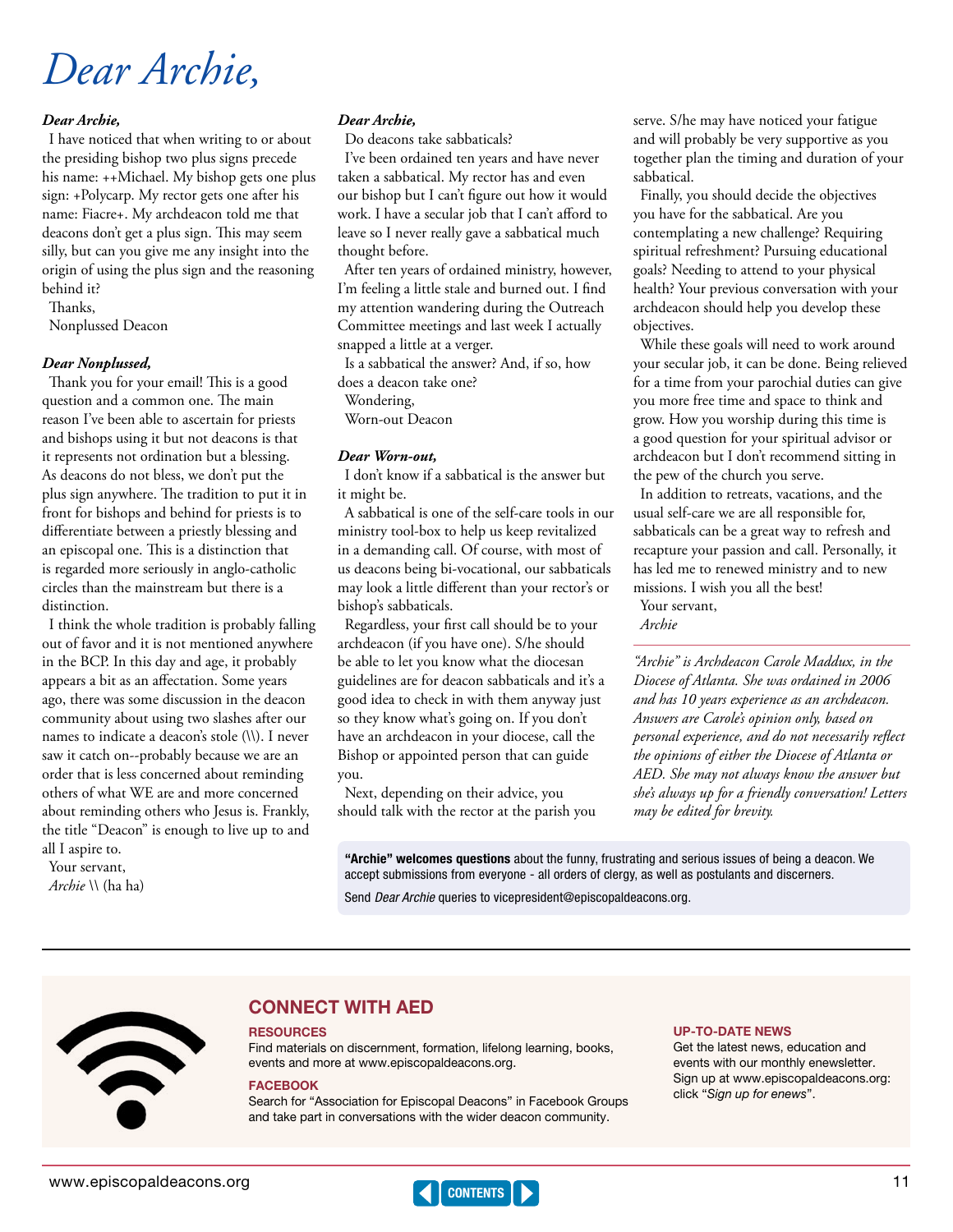## DEACONS CELEBRATING LANDMARK ORDINATION ANNIVERSARIES IN 2022

#### <span id="page-11-0"></span>55 Years

06/01/1967, Walter Lowe

#### 50 Years

05/14/1972, John Lane 06/01/1972, James Kearney 06/22/1972, George Scarlett 09/16/1972, Reese Rickards 12/01/1972, Hugh Wilkes

#### 45 Years

01/06/1977, Bobette Kahn 06/05/1977, Dr. Michael Jackson 07/01/1977, Kenneth Grabinski 10/18/1977, Donna Kingman 11/01/1977 , Palmer Wilkins 12/10/1977, Richard Buhrer

#### 40Years

01/25/1982, Barbara Mraz 04/30/1982, James John 06/04/1982, James Brown 06/12/1982, Carl Knapp 06/20/1982, Jeffernell Howcott 06/20/1982, Cecily Whiteford 08/22/1982, JoAnn Garma 09/26/1982, Ted Nitz, Ph.D. 10/09/1982, Carol Bellows 10/09/1982, Mary Hicks 10/09/1982, Gwen Sears 10/22/1982, Leonard Lewis 10/27/1982, Janice Bales 12/01/1982, Patricia Jones 12/05/1982, Norman Hull-Ryde 12/09/1982, Bonnie Polley 12/11/1982, David Bender 12/26/1982, Penny Berktold

#### 35 Years

02/02/1987, Barry Pitt-Hart 02/28/1987, Edith Patterson 03/19/1987, Ann Howard 03/28/1987, Vicki Black 03/28/1987, Carol Smith 05/27/1987, Sandra Bearg 06/01/1987, Dee Faison, M.Div. 06/01/1987, Dorothy Jessup 06/13/1987, Paulette Carney-Diehl 06/13/1987, Mary Echols 06/13/1987, Sue Ellis 06/14/1987, Fred Mills 06/20/1987, Carmen Anderson 06/26/1987, Peggy Thompson 06/27/1987, Robert Bibens 06/27/1987, Callie Linder 06/30/1987, Martha Hodgden 07/19/1987, Sally Brown 08/01/1987, Ann Schmidt 08/05/1987, Delinda Buie 08/09/1987, Richard Frank 08/24/1987, Gary Templeton 09/10/1987, Robert Bird 09/10/1987, Thalia Johnson 10/04/1987, Bobbie Armstrong 10/04/1987, Virginia Going 10/04/1987, Chuck Oglesby 10/15/1987, Frances Larson 10/19/1987, Lee Crain II 10/25/1987, Barbara Butler

10/25/1987, Marlene Ceynar 10/25/1987, Priscilla Gray 10/25/1987, Thomas Sinning 10/25/1987, Kay Studley 10/25/1987, Richard Studley 11/01/1987, Martha Bradley 11/27/1987, Jean Wright 12/08/1987, Carol Cross 12/26/1987, Marga Fernandez 12/26/1987, James Gorman 12/26/1987, Donna Lobs 12/26/1987, William Rimkus 12/26/1987, Hal Toberman

#### 30 Years

01/18/1992, Dolly Beaumont 01/18/1992, Wendy Guyton 01/18/1992, Patricia Ticknor 01/19/1992, Gordon Hill 03/28/1992, Christine Burton 04/05/1992, Joanne Katon 04/30/1992, Lucille Alonzo 05/02/1992, Bonnie Smith 05/30/1992, Judith Borzumato 05/30/1992, Norman Fulton 05/30/1992, Ann Hare 05/30/1992, Larry Haynes, Sr. 05/30/1992, Robert Jacobs 05/30/1992, Bill Joyner, Jr. 05/30/1992, Hyacinth Lee 05/30/1992, Lawrence Schacht 05/31/1992, Charlotte Davis 05/31/1992, Katherine Johnson 05/31/1992, John Ogburn, Jr. 06/06/1992, James Booth 06/06/1992, Karl Ullrich 06/06/1992, Elizabeth Whitmore 06/07/1992, Beatriz Hurwitch 06/13/1992, Margaret Koor 06/13/1992, Donna Kusky 06/13/1992, Evelyn Payson 06/13/1992, William Renfrew 06/20/1992, Phyllis Doty 06/20/1992, Kay Swindell 06/23/1992, Val Ivey 06/24/1992, Judy Bartels 06/27/1992, Brent Brentnall 06/27/1992, Mikel Morrison 06/27/1992, Dana Orwig 06/29/1992, George Goold 06/30/1992, Diana Starr-Salnave 07/12/1992, Barbara Bambrick 07/25/1992, Jerome Kuehn 08/24/1992, Dr. Gregory Flentje 09/12/1992, Margaret Peacock 09/12/1992, Bettye Reynolds 09/20/1992, John Lee, Jr. 10/17/1992, Bonnie Holt 10/17/1992, Ginny Padzieski 10/17/1992, Ray Parichy 10/18/1992, Colleen Lewis 10/18/1992, Liane Nichols 10/24/1992, Linda Babcock 10/24/1992, Kenneth Butcher 10/24/1992, Eve Grimes 10/24/1992, Diane Moore 10/24/1992, Jodie Steeves

10/25/1992, Carolyn Shannon 11/05/1992, Nancy Grosheart 11/07/1992, Margaret England 11/07/1992, Happy Gafford 11/07/1992, Linda Kromhout 11/07/1992, Joan Lewis 11/13/1992, Bryan Gillooly 11/13/1992, William Snyder 11/13/1992, James Wichman 11/14/1992, Terry Hopkins 11/14/1992, Sue von Rautenkranz 12/05/1992, Aileen Aidnik 12/19/1992, Anne Chisham

#### 25 Years

01/04/1997, Carol Spencer 01/18/1997, Julia Tucker 01/19/1997, Thomas Bland, Sr. 02/01/1997, Kathleen Easter 02/02/1997, Susan Drury 02/02/1997, Barbara Ward 02/08/1997, Thomas Kinman 02/08/1997, Marlys McLaughlin 02/15/1997, David Baughman 03/01/1997, James Ferry 03/15/1997, Sharyn Petzak 04/17/1997, Brendan Shaffer, OEF 04/26/1997, Earl Christian 04/26/1997, Frederick Fausak 04/26/1997, Geri Swanson 04/26/1997, Horace Whyte 05/15/1997, Marian Nickelson 06/01/1997, Dr. Margaret Crain 06/01/1997, Maria Maniaci 06/07/1997, James Goss III 06/07/1997, Kay Landers 06/13/1997, Madelyn Busse 06/14/1997, Mary Becker 06/14/1997, Gary Cartwright 06/14/1997, Mimi Mathews 06/14/1997, Charles Pugh 06/14/1997, Mary Jane White-Haupt 06/20/1997, Marilyn Behrens 06/22/1997, Audrey Bauer 06/22/1997, Barbara Lewis 06/22/1997, Teena Maki 06/22/1997, Marjorie Saulnier 06/24/1997, Gordon Anderson 06/24/1997, Ronald Goldfarb 06/24/1997, Alice Goshorn 06/26/1997, Graham Lindsay 06/28/1997, Constance Lorenz 07/16/1997, Vera Kirkwood 08/24/1997, Clara Waboose 09/06/1997, Turner Guidry 09/14/1997, Jed Hermes 09/14/1997, Ardith Senft 09/14/1997, Valerie Thomas 09/14/1997, Richard Turnage 09/17/1997, Dian Ong 09/21/1997, Ordice Gallups, Jr. 09/27/1997, Nancy Fulton 10/11/1997, Donald Dersnah 10/25/1997, Beverly Poinsett 10/25/1997, Marshall Wiseman 11/01/1997, Virginia Slawnwhite 11/08/1997, Charlotte Shepic

11/15/1997, Sandra Dulgar 11/19/1997, Judith Miller 11/23/1997, Solange Vouvéz 12/01/1997, Patricia Sheldon 12/06/1997, Martha Buck 12/06/1997, Nora Marin 12/13/1997, Linda Rosengren 12/13/1997, Gerald Steidl 12/14/1997, Judith Squires 12/20/1997, Julianna Caguiat 12/20/1997, Albert Moore

#### 20 Years

01/06/2002, Connie Boone 01/12/2002, Belle Rollins 01/18/2002, Donald Griscom 01/18/2002, Sandy Jamieson 01/18/2002, Dennis McManis 01/23/2002, Robert Rainis 02/02/2002, Michael Kitt 02/02/2002, Elizabeth Lloyd 02/02/2002, Jackie Lynn 02/02/2002, Joseph Noseworthy 02/02/2002, Susan Riis 02/23/2002, Kathy Comer 02/23/2002, Mike Hackett 02/23/2002, Louis Ogle, Sr. 02/24/2002, Ken Brooks 02/24/2002, Ruth Sainnawap 03/01/2002, Mike Gibbons 03/03/2002, Richard von Grabow 03/09/2002, Donald Morrill 03/23/2002, Jane Baxter 04/05/2002, Jo Hedin 04/06/2002, Carol Huntington 04/06/2002, George Murray, Jr. 04/13/2002, Wanda Thompson 05/01/2002, Janet Warner 05/04/2002, Cynthia Montague 05/04/2002, Mary Beth Wells 05/10/2002, Margaret Coleman 05/10/2002, Mary Gokey 05/18/2002, Anne Auchincloss 05/18/2002, Frank Peterson 06/01/2002, Skip Bushee 06/01/2002, Linda Servetas 06/08/2002, Roy Kern 06/08/2002, Joanne Leslie, Sc.D. 06/08/2002, Patricia Zifcak 06/09/2002, Dennis Bingham 06/15/2002, Betty Brogan 06/15/2002, John Meengs 06/15/2002, Marlyn Stroud 06/16/2002, Marty Garwood 06/16/2002, Helen Trainor 06/22/2002, Gerald Butcher 06/24/2002, Elaine Wilcox 06/29/2002, Kimberley Hudson 06/29/2002, Connie Peppler 06/30/2002, Patricia LaVine 07/05/2002, Hank Austin 07/09/2002, John Warner 07/11/2002, Bert Walls 07/31/2002, Janice Windsor 08/18/2002, Richard Kelly 08/24/2002, Jennifer Wilson

09/08/2002, Patricia Hendrickson 09/14/2002, Julie Bird 09/14/2002, William Holmes 09/14/2002, Suzanne Tata 09/21/2002, Catherine Brunson 09/21/2002, Johnine Byrer 09/21/2002, Frances Clark 09/21/2002, Debra Clarke 09/21/2002, John Hanson 09/21/2002, Barbara Jensen 09/21/2002, Jill Zimmerschied 10/04/2002, Thomas Costa 10/05/2002, Christie Dalton 10/05/2002, Ann Symington 10/13/2002, Betty Smith 10/20/2002, Gretchen Platt 10/26/2002, Marguerite Denton 10/26/2002, Gary Lubin 10/26/2002, Richard Schisler 10/27/2002, Thomas Burns 10/27/2002, Connie Fowler 10/27/2002, John Marshall 11/01/2002, Nancy Rutter 11/02/2002, Roland Ficken 11/02/2002, Carolyn Foster 11/02/2002, Robert Hart 11/02/2002, Kathi Jacob 11/02/2002, Mark LaGory 11/02/2002, Tom Osborne 11/02/2002, Katy Smith 11/02/2002, Mary Jane Taylor 11/02/2002, Louise Thibodaux 11/03/2002, Jean Willcocks 11/09/2002, Susan Jolley 11/09/2002, Teri Ann Shecter 11/09/2002, Silas Weir 11/09/2002, Gail Winslow 11/16/2002, Peggy Fidom 11/23/2002, Eugenia Barry 11/23/2002, Jerry Beschta 11/23/2002, Ann Fritschner 11/23/2002, Gary Kovach 11/23/2002, Samuel Loudenslager 11/23/2002, Irene McDaniel 11/30/2002, Sylvia Haase 12/02/2002, Killy Balabanis 12/07/2002, Ellen Ekstrom 12/07/2002, Marsha Heron 12/07/2002, Mary Pain 12/07/2002, David Ross 12/08/2002, Royal Minerva 12/08/2002, James Parks 12/14/2002, Judy Ewing 12/14/2002, Lewis Gwyn III 12/14/2002, d'Rue Hazel 12/14/2002, Shirley Johnson 12/14/2002, Susan Parlier 12/14/2002, Barbara Pemberton 12/14/2002, Tricia Spencer 12/15/2002, Allen Crosier 12/20/2002, Helen Biggers 12/21/2002, Finn Pond

08/28/2002, Jerald Grabher



#### **BARRIER BREAKERS:** A video series from the Diocese of Western North Carolina

Glenda McDowell is the first woman of color to be ordained deacon in the Diocese. *"Having the ability*  to present God's teaching from another culture, sometimes all of us need to hear that... One of the thrills for me *serving is when those little brown girls come through and I'm up here and they're down here and you get this (waving) - oh my God! They came to Church and there was someone that looked like them...it's so important."*

Watch Glenda's story at [shorturl.at/rB248](http://shorturl.at/rB248) and [www.episcopaldeacons.org/videos](http://www.episcopaldeacons.org/videos).

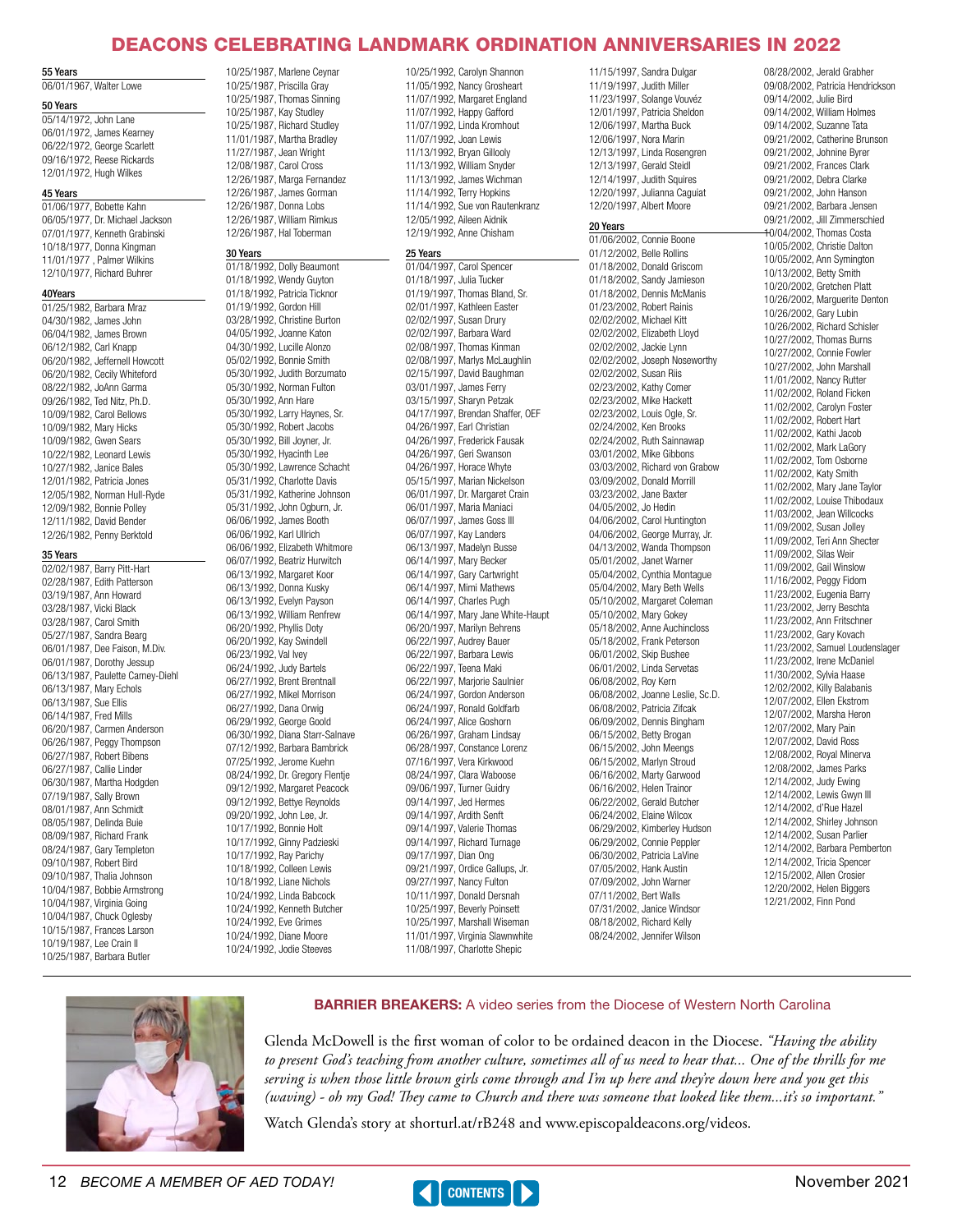# <span id="page-12-0"></span>School for Deacons' Focus Has Evolved Toward Social Ministry

#### PATRICK W. ANDERSEN

Member, Board of Trustees, School for Deacons

#### *June 29, 2021*

In the past several decades Episcopal deacons have increasingly focused more attention on social ministry in their communities rather than traditional duties at the church altar.

Few have had a closer view of the ministry's evolution than Sister Pamela Clare Magers of the Community of St. Francis, who has worked at the School for Deacons in the San Francisco Bay Area since 1982 and started teaching a course on "contemporary social issues" in 1984. Prior to the introduction of that course, the curriculum for the school focused on the educational topics required of priests, and the liturgical role of deacons serving at the altar.

But the early to mid-1980s saw a shift toward "practical" issues such as visiting patients at nursing homes, helping people with addictions, and prison ministry. The dean of the school felt that Sr. Pamela's background as a Franciscan, as well as her PhD in Anthropology, would add significantly to the postulants' growth. After several years, study of social ministry became a requirement for all students at the school.

"The student body of the School for Deacons began to change in the mid-1990s," recalled Sr. Pamela. "Students came into the social ministry class already convinced that social ministry was part of their calling. My job was to help them see that they could indeed do social ministry as a deacon, but the unique role of the deacon was to facilitate social ministry for the rest of the church, especially the laity. That means advocating, preaching, teaching, nagging, nurturing, supporting, as well as modeling."

Second-year students must complete two semesters on leadership in social ministry. "The first semester deals with social issues that challenge society and how the church is/isn't/could be involved with meeting the challenge," Sr. Pamela said. "The second semester deals with social ministry in the parish—in other words, getting the congregation more involved with social ministry opportunities in their local community."

While she does not use formal textbooks that deal specifically with how to become a deacon, Sr. Pamela assigns readings from several books by such notable authors as the Rev. Canon Stephanie Spellers, Marlene Wilson, the Rev. Eric Law, and Robert Lupton.

Another book, Community Ministry, by Carl S. Dudley, forms the basis for a congregational analysis the students conduct of their own congregations.

"It is a very contextual assignment," Sr. Pamela said. "The students look at church history, the identity of the congregation, the social context of the neighborhood, who is 'The Other' for that congregation, and the story of social ministry in the past and present with an eye to the future development and nurture of social ministry in the congregation."

Her background as a Franciscan heavily influences her teaching.

"The Community of St. Francis (CSF) consists of the Franciscan Sisters, who are part of the Society of St. Francis (SSF), an international religious order in the Anglican Communion. The

Brothers SSF, the Third Order TSSF, and the Poor Clares (in England) make up the other parts. CSF began in England in 1905 and is the oldest of the components of SSF," Sr. Pamela noted.

Beyond her teaching for the School for Sr. Pamela Clare Magers

Deacons, Sr. Pamela works extensively with people in need in several San Francisco neighborhoods.

"My own ministries have been mainly with the Latino immigrant community (for 25 years), then with the Care Through Touch Institute (for 17 years), which provides therapeutic massage for poor, homeless, and marginalized people at various social service agencies in the Tenderloin, South of Market and the Mission."

Sr. Pamela added, "The Franciscan Charism has a focus on poor, sick and marginalized folks and sees the connection between how we treat one another in society and how we treat the earth and its creatures. For Francis, the love of God was foremost, and this love extended to all people, indeed all creatures, whom Francis considered to be his brothers and sisters."

*To learn more about the curriculum at the School for Deacons, see the school's website at [schoolfordeacons.org](https://schoolfordeacons.org) or contact the Rev. Hailey McKeefry at [ops@schoolfordeacons.org.](mailto:ops@schoolfordeacons.org)* 

#### THANK YOU TO THESE MEMBER DIOCESES THAT SUPPORTED AED IN 2021

The Episcopal Church Alabama Arizona Arkansas Atlanta Bethlehem California Central Florida Central Pennsylvania Chicago Colorado Connecticut Delaware East Carolina East Tennessee Eastern Michigan Eastern Oregon El Camino Real Florida Fond du Lac Georgia Indianapolis

Alaska Albany

Dallas

Hawaii Idaho

Iowa

CONTENTS

Kentucky Lexington Long Island Los Angeles Louisiana Maryland Massachusetts Michigan Milwaukee Minnesota Missouri **Montana** Nebraska Nevada New Hampshire Newark North Carolina North Texas Northern California Northern Indiana Northern Michigan Northwest Texas Northwestern Pennsylvania Ohio Pittsburgh Puerto Rico

Rhode Island Rio Grande South Carolina South Dakota Southern Ohio Southern Virginia Southwest Florida Southwestern Virginia Spokane Vermont Virgin Islands Virginia Washington West Missouri West Virginia Western Louisiana Western Michigan Western New York Western North Carolina Wyoming The Anglican

Church of Canada **Calgary** New Westminster Ontario Niagara

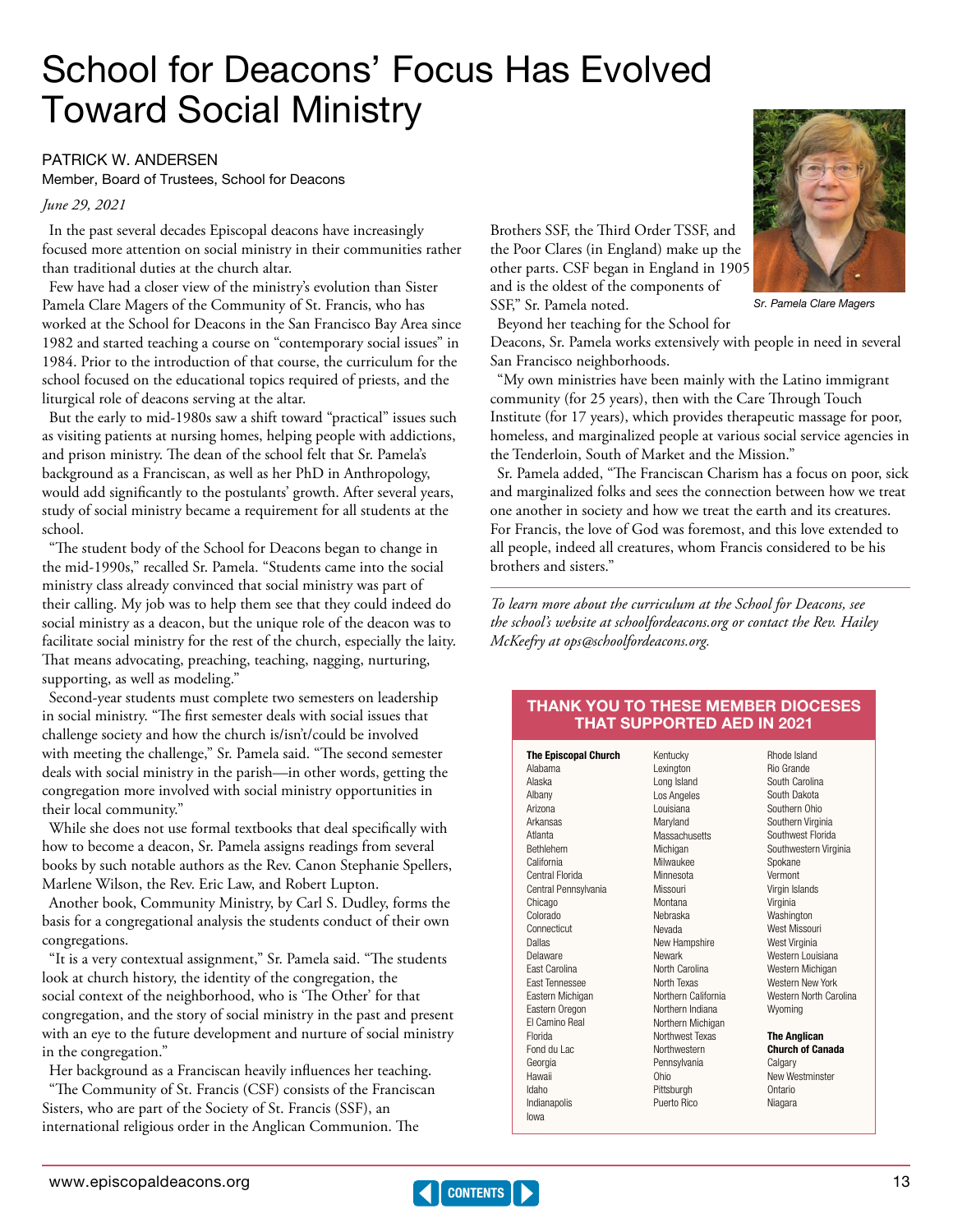## Congratulations New Deacons!

<span id="page-13-0"></span>

Bishop Don Johnson, retired, Jessica Abell, Debbie McCanless, Bishop Phoebe Roaf. 5/29/21. West Tennessee.



Janet Atkins, vocational; Beth Hendrix, Lathrop Mosley, and David Rodrick transitional, Bishop Waldo. 6/9/21. Upper South Carolina.



Bishop Ihloff with Stuart Scarborough, Nathaniel Gibson II, Amy Shimonkevitz. 6.12.21. Maryland.



Lynne Matthews, Bishop Chandler. 6/12/21. Wyoming.



James D. Kamihachi, Bishop Santosh Marray. 6/12/21. Easton.



Luigi Mandeli. 6/15/21. Louisiana.



James Leatch with his wife Sandra Boyes. 6/22/21. Toronto.



Johnny Rivera, Emérida Dávila, Jesús Adorno, Ana Lugo, Bishop Rafael Morales, Felicita de Jesús, Angel González, Belinda González, Miguel Burgos, Gladys Irizarry, Ana Cardona, 7/24/21. Puerto Rico.





Bishop Waggoner, Jr. with Casandra Marie Beattie. 6/27/21. Nevada.



Karen Walker with Bishop Chandler. July 10, 2021. Wyoming.





Elizabeth Klein, Bishop Diana Akiyama, SuEllen Pommier (transitional). 8/7/21. Oregon.

#### We include ordination photos, as space allows. Photos should be 600 KB or larger. Please send photos to communications@episcopaldeacons.org.

## IN MEMORIAM

*Deacon deaths are listed alphabetically by name, date of death, diocese, age and year ordained. Rest eternal grant to them, O Lord.*

Brantley Lafayette Alexander, 3/25/2020, Indianapolis, 81, 2013 Ralph W. Anderson, Jr., 5/31/2020, W. Mass., 83, 1981 Norman Edward Aubrey, 2/17/2021, W. Mass., 93, 1982 Lorna Lillian Mullin Baird, 4/17/2021, Quebec, 89, 1995 Stephen Earl Baird, 3/10/2018, Colorado, 75, 2010 Basil A. Bartlett, 10/27/2020, Virgin Islands, 82, 2008 Patricia H. P. Beeman, 1/26/2017, Ohio, 70, 1996 Douglas Paul Blakelock, 7/28/2015, Albany, 86, 2002 James L. Carter, Southwest Florida, 1982 Richard L. Cella, 11/28/2020, Colorado, 87, 1991 Adna Romanza (Chad) Chaffee, 7/26/2021, Georgia, 82, 2008 Jean Dreher, 11/11/2019, Qu'Appelle Martha Jane Dunphy, 3/24/2020, New York, 74, 1997

Margaret R. Foster, 2/4/2021, Western New York, 91, 1991 Hope Jufiar Garcia, 6/30/2021, El Camino Real, 96, 1992 Arthur Leon Goolsbee, 7/19/2021, Northwest Texas, 81, 2008 Janet Carol Grygiel, 11/19/2016, Chicago, 74, 2003 Albert H. Harding, 9/12/2012, Albany, 89, 1967 Sharron G. Heathman, 1/2/2021, West Missouri, 81, 2009 William M. Horner, Jr., Mississippi, 1997 Lorna Howell, 5/12/2021, Rupert's Land, 2015 Clement Updike Hulick, 1/23/2011, Albany, 88, 1963 Rachel Hultz, 8/9/2021, Chicago, 77, 2013 Harrel Brown Johnson, Jr., 8/30/2021, N. Carolina, 74, 2009 Phyllis Marit Elizabeth Joy, 11/29/2018, W. Newfoundland, 76, 2017 Marcia Karen Stackhouse-Kuster, 2/13/2019, Colorado, 78, 1988

*Continued on page 15*

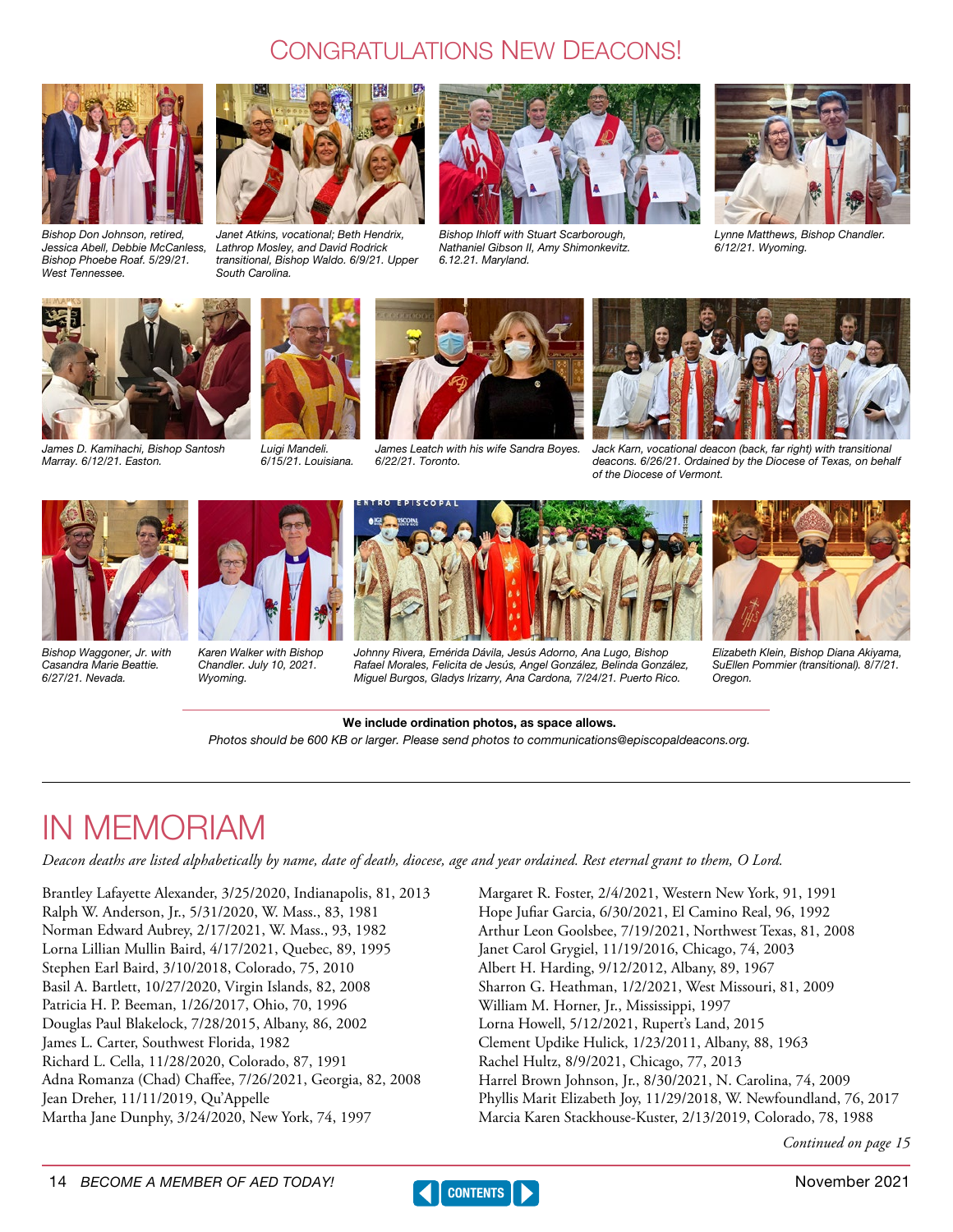## <span id="page-14-0"></span>JOIN AED OR DONATE

We're stronger together. Membership makes a great gift for new deacons!

## **JOIN AED**

**Yes, I support the work of AED! My annual membership level is:** 

| $\Box$ Sustaining \$75                   |
|------------------------------------------|
| $\Box$ Regular. \$50                     |
| □ Student/Limited Income \$30            |
| $\Box$ Supporting\$150                   |
| $\Box$ Patron \$250                      |
|                                          |
| (A 24 monthly payment plan is available, |
| online only.)                            |
|                                          |

**□** Extended Life Membership \$400+ *(Additional payments by check of \$300 ea., due at 12 and 24 months. Not available online.)*

## **DONATE TO AED**

 $\Box$  I wish to donate, \$ \_\_One time \_\_ Monthly

> **[Join](https://www.episcopaldeacons.org/join---aed-membership.html) or [Donate](https://www.episcopaldeacons.org/donate.html) at [www.episcopaldeacons.org](https://www.episcopaldeacons.org/join-aed.html)**

> > **Or mail this form to:**

AED Membership Office PO Box 1516 Westborough, MA 01581-651 As a member of AED, you'll join others who are committed to advancing diaconal ministry, by enabling us to provide resources on discernment, formation and ongoing ministry. Members play a key role in strengthening the ministry of deacons and "Engaging the diakonia of all believers."

AED members receive our quarterly magazine *Diakoneo* and a discounted rate for CALL Online Classes (Center for Anglican Learning and Leadership).

**Canadian deacons can join too!** Please purchase a "Blended Membership" through Anglican Deacons Canada, which provides full member benefits in AED. Visit www.anglicandeacons.ca or contact Deacon Jacqueline Bouthéon at [membership@anglicandeacons.ca](mailto:membership@anglicandeacons.ca).

*(For gift memberships, please use the details of the person for whom you are giving the gift.)*

|                                                                                           | □ Check enclosed for US \$                                                                                |
|-------------------------------------------------------------------------------------------|-----------------------------------------------------------------------------------------------------------|
| www.episcopaldeacons.org. On the home page, click the button, "AED Membership")           | (If you prefer to pay by credit card, please join via our <b>online secure form</b> found on our website, |
| □ I am a: __ deacon __ presbyter __ bishop __ friend                                      |                                                                                                           |
| $\Box$ I am in formation for: $\Box$ deacon $\Box$ presbyter $\Box$ I want to be a deacon |                                                                                                           |
| Birth date: (if deacon or in formation) ___/ ___/ ____                                    |                                                                                                           |
| Ordination date: (if deacon) ___/ ___/ ____                                               |                                                                                                           |
|                                                                                           |                                                                                                           |
| Please send my quarterly Diakoneo magazine via:                                           |                                                                                                           |
| $\Box$ email pdf (saves AED <sup>\$14</sup> for 4 issues) $\Box$ US mail                  |                                                                                                           |
|                                                                                           | To help reduce printing and mailing costs, please consider the email pdf option.                          |
| If no selection is made, <i>Diakoneo</i> will be emailed.                                 | <b>AED Membership</b>                                                                                     |
|                                                                                           | makes this issue                                                                                          |
| <b>PLANNED GIVING</b>                                                                     | of Diakoneo and<br>other resources                                                                        |

To support the work of deacons through estate planning or major gifts, contact The Fund for the Diaconate at [www.fundfordiaconate.org](http://www.fundfordiaconate.org).

other resources possible. *Thank You!*

## *In Memoriam from page 14*

John Francis LeGresley, 10/17/2020, Quebec, 92, 1995 Wanda B. Lucas, 6/20/2021, Georgia, 83, 1995 William August Maesen, 1/2/2018, Chicago, 78, 1989 Thomas Ray McCormick, 6/22/2021, Delaware, 83, 2009 Frederick Deen Merritt, 9/24/2018, Nebraska, 84, 1988 Gordon W. Mesley, 12/4/2020, West Missouri, 91, 1999 Richard R. Moore, 4/4/2020, Moosonee, 79, 2015 Manual J. Zengotita Morales, Puerto Rico, 2009 John Morelli, New York, 1987 Audra M. Nickerson, 6/23/2021, Western Michigan, 94, 1986 Addyse Lane Palagyi, 3/16/2019, Oregon, 91, 2000 Leon Henry Pfotenhauer, 7/10/2021, Iowa, 91, 1995 Shirley Joyce Putz, 7/19/2021, Nevada, 94, 1992 Robert C. Reed, 3/4/2021, Northwestern Pennsylvania, 92, 1966 Helen Resmer, 2/15/2021, Ottawa, 2001

Luis Rios, 10/28/2019, Puerto Rico, 98, 1994 George W. Rogerson, 6/20/2021, Iowa, 92, 2001 Juan B. Casanova Sánchez, 7/21/2020, Puerto Rico, 83, 2009 Clarence Tyrone Scipio, 5/19/2021, Virgin Islands, 89, 2011 Mary Sue Sturgeon, 3/20/2021, Nebraska, 80, 1985 Thomas Frederick Sugden, 12/7/2017, Territory of the People, 83, 2004 Paul David Sullivan, Spring 2021, Massachusetts, 2009 Christine R. Wickman, 6/2/2014, Albany, 75, 2006 Edward Williams, 6/8/2021, Georgia, 89, 2000 Dorothy Gene Yates, 9/1/2021, California, 82, 2012

*Notices are listed as we receive them. Every effort has been made to provide accurate information and we regret any errors. Please send notifications, including diocese, date of ordination, age and date of death to membership@ episcopaldeacons.org.*